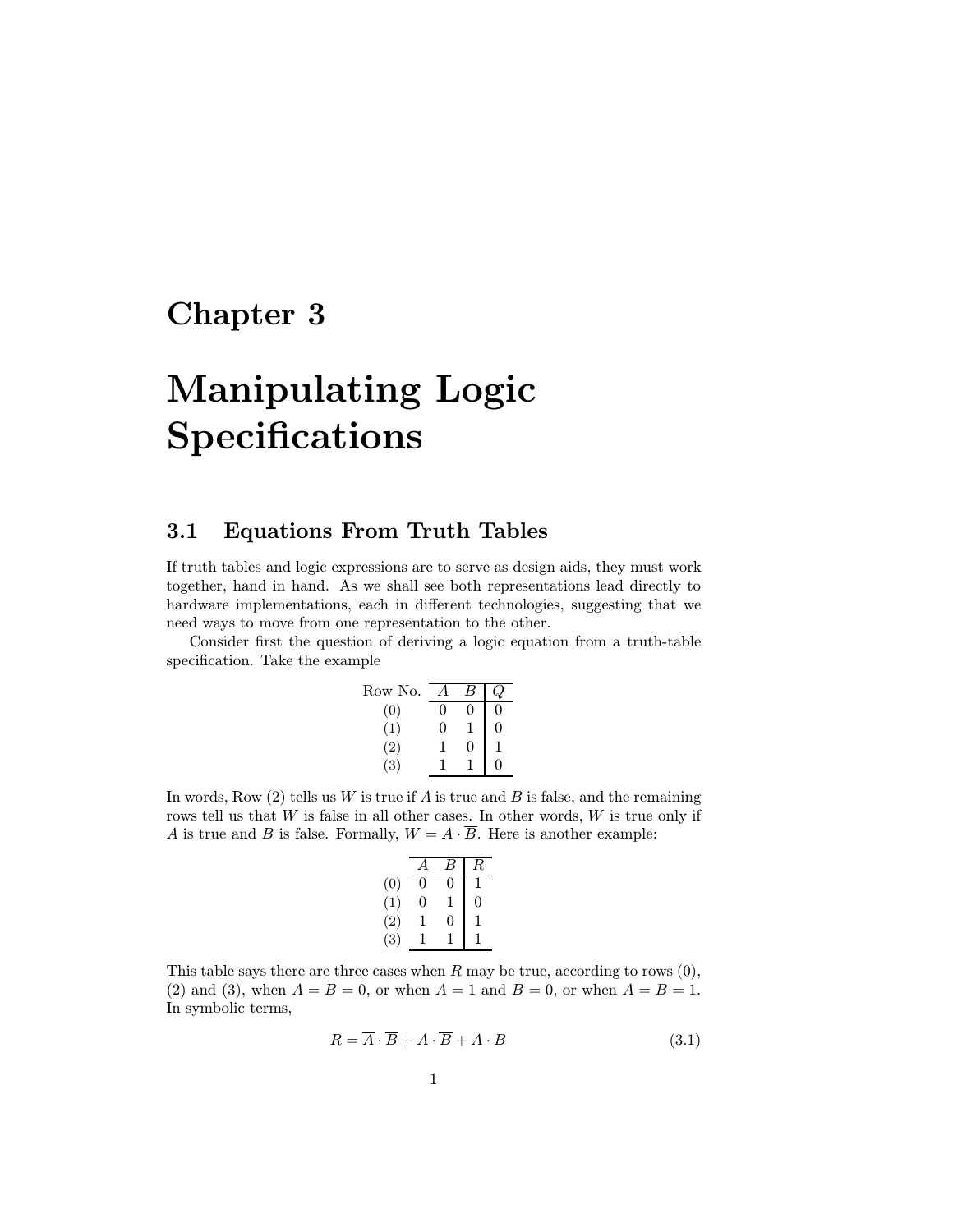We might use a bit more insight in our intuitive translation, recognizing, for example, that when  $A$  is true, so is  $R$  regardless of what  $B$  is. This would lead us to formulate,

$$
R = \overline{A} \cdot \overline{B} + A \tag{3.2}
$$

Looking at it still another way, we could say that R is false only if  $A = 0$  and  $B=1$ , that is,

$$
\overline{R} = \overline{A} \cdot B \tag{3.3}
$$

So our intuition can yield two, and in fact several, equations describing the same simple truth table. Are they all correct? Does this make the table ambiguous?

The answer to the first question, is "yes," as can be verified by algebraic derivation (See Exercise ??). The answer to the second question is "no," although this says nothing about either our intuition, which may easily fail us in more complex cases.

Just as standard truth table is desirable, we need a standard expression for a given function, and a systematic way to derive it.

**Sum-of-Products Form.** Equations 3.1 and 3.2 express the function  $R$  in sum-of-products, or SoP, form. This is the most common formulation of logic function. As we have already seen, it readily reflects our intuition about what the table says.

The name "sum-of-products" comes from the analogy to arithmetic operators. This family of expressions is characterized as being a sum of terms, each consisting of simple products of variables or their negations. No further nesting of operations is allowed; no duplication of variables in a product term is allowed; and no duplication of product terms is allowed. Here is the "language" of SOPs in for form of a grammar.

$$
\langle SOP \rangle ::= 0 \quad \langle Trm \rangle + \cdots + \langle Trm \rangle
$$
  

$$
\langle Trm \rangle ::= \langle Lit \rangle \cdots \langle Lit \rangle
$$
  

$$
\langle Lit \rangle ::= \langle Var \rangle \quad \boxed{\quad \langle Var \rangle}
$$
  

$$
\langle Var \rangle ::= a \text{ fixed set of variable symbols}
$$

The ellipses above are intended to mean "one or more occurrences." As we have already noted this is not truely a context-free grammar: there may be no repetitions.

In logic, SOPs are called *disjunctive forms*; the product terms are called clauses; and the variables, whether negated or not, are called literals. In that context, we would ordinarily use the logical symbols,  $\mathsf{T}$ ,  $\mathsf{F}$ ,  $\wedge$ ,  $\vee$  and  $\neg$ , rather than than the boolean symbols.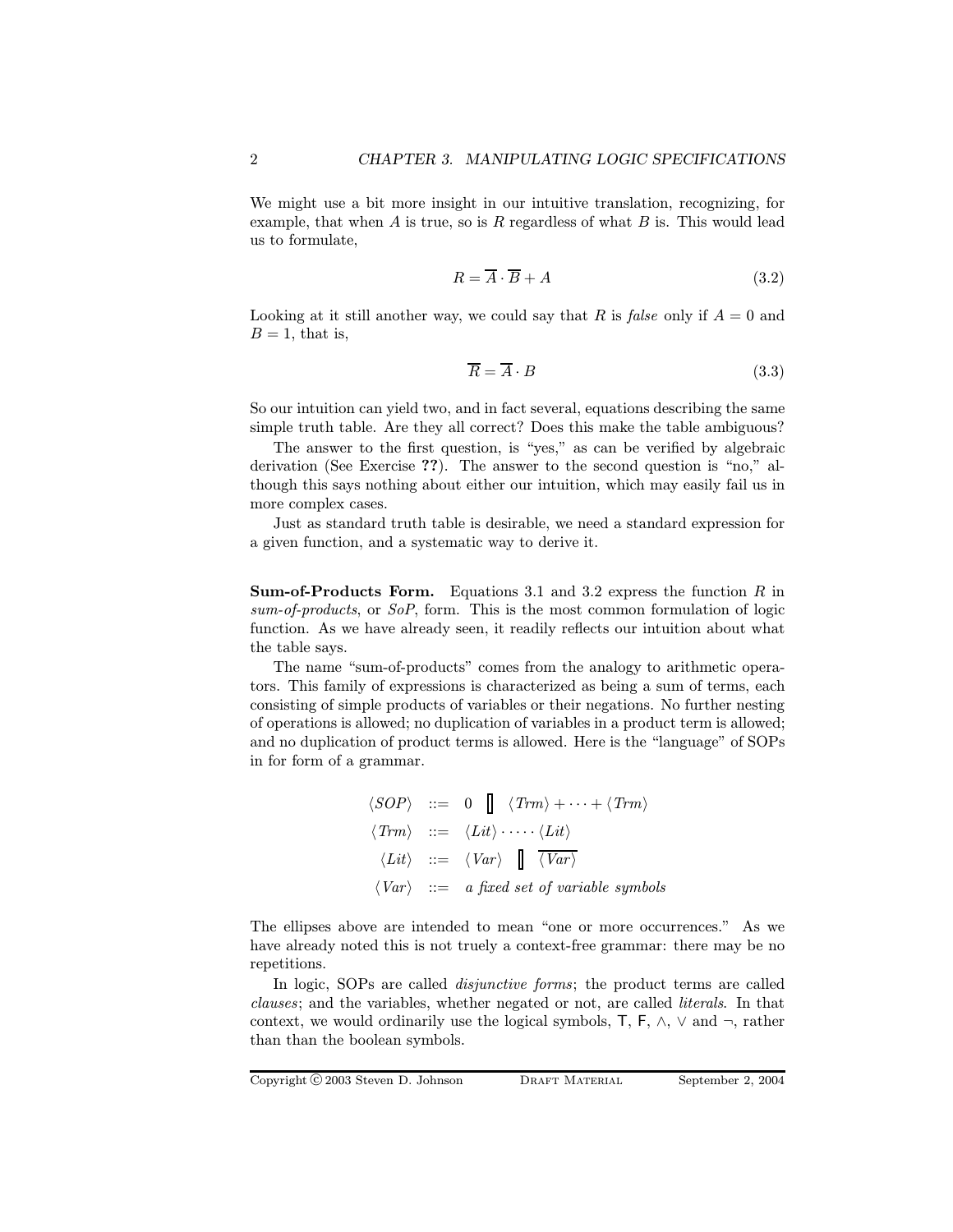Derivation of SOPs from Truth Tables. To derive an SOP from a standard truth table, write the sum containing product terms representing each row of the table for which the function value is 1. Consider again the truth table for function  $X$ ,

| (0) |   |   |   | 0            | $\mathbf{m}_0 = \overline{A} \, \overline{B} \, \overline{C}$ |  |
|-----|---|---|---|--------------|---------------------------------------------------------------|--|
| (1) | 0 | 0 | 1 | $\mathbf{1}$ | $\mathbf{m}_1 = \overline{A} \, \overline{B} \, C$            |  |
| (2) | 0 |   | 0 | $\mathbf{1}$ | $m_2 = \overline{A} B \overline{C}$                           |  |
| (3) | 0 |   | 1 | 0            | $\mathbf{m}_3 = \overline{A} B C$                             |  |
| (4) | 1 | 0 | 0 | $\mathbf{1}$ | $\mathbf{m}_4 = A \, \overline{B} \, \overline{C}$            |  |
| (5) | 1 | 0 | 1 | 0            | $\mathbf{m}_5 = A \overline{B} C$                             |  |
| (6) | 1 |   | 0 | 0            | $\mathbf{m}_6 = A B \overline{C}$                             |  |
|     | 1 |   |   | 0            | $m_7 = A B C$                                                 |  |

An SOP for X will contain three terms representing rows  $(1)$ ,  $(2)$  and  $(4)$ . These terms can be written immediately from the entries for A, B and C in the row. If the entry is 1, write the variable in its positive form; if the entry is 0, use the variable's negative form:

$$
X = \underbrace{\overline{A}}_{\mathbf{m}_1} \overline{BC} + \underbrace{\overline{A}B\overline{C}}_{\mathbf{m}_2} + \underbrace{A\overline{BC}}_{\mathbf{m}_4}
$$

A product term that contains an occurance of every variable is called a minterm. The SOP we have just derived is called the normal form sum-of-products because it consists entirely of minterms. Equations 3.1 and 3.2 are also valid SOPs, but they are not in normal form. Equation 3.3 is also in SOP form, it is a sum consisting of just one term. The normal-form SOP for  $\overline{Y}$  is  $R = \mathbf{m}_1 = \overline{A}B$ . (Remember that the index of a standard truth table depends on both the number and order of the input variables, in this case  $[A, B]$ .)

We shall also allow the vacuous SOP consisting on zero terms, and use 0 to represent it. By convention, 0 is the value of the boolean sum of zero terms, just as is the case with arithmetic sums.

In the context of logic, the canonical SOP expression is called the disjunctive normal form, or DNF.

Product-of-Sums Form. Get used to the fact that for every concept in logic or boolean algebra there will be a dual concept. Another characteristic family of expressions, dual to SOP, is product-of-sums (POS) form, in which the roles of  $+$  and  $\cdot$  are exchanged.

$$
\langle POS \rangle ::= \mathsf{T} \parallel \langle Trm \rangle \cdots \langle Trm \rangle
$$
  

$$
\langle Trm \rangle ::= \langle Lit \rangle + \cdots + \langle Lit \rangle
$$
  

$$
\langle Lit \rangle ::= \langle Var \rangle \parallel \overline{\langle Var \rangle}
$$
  

$$
\langle Var \rangle ::= a \text{ fixed set of variable symbols}
$$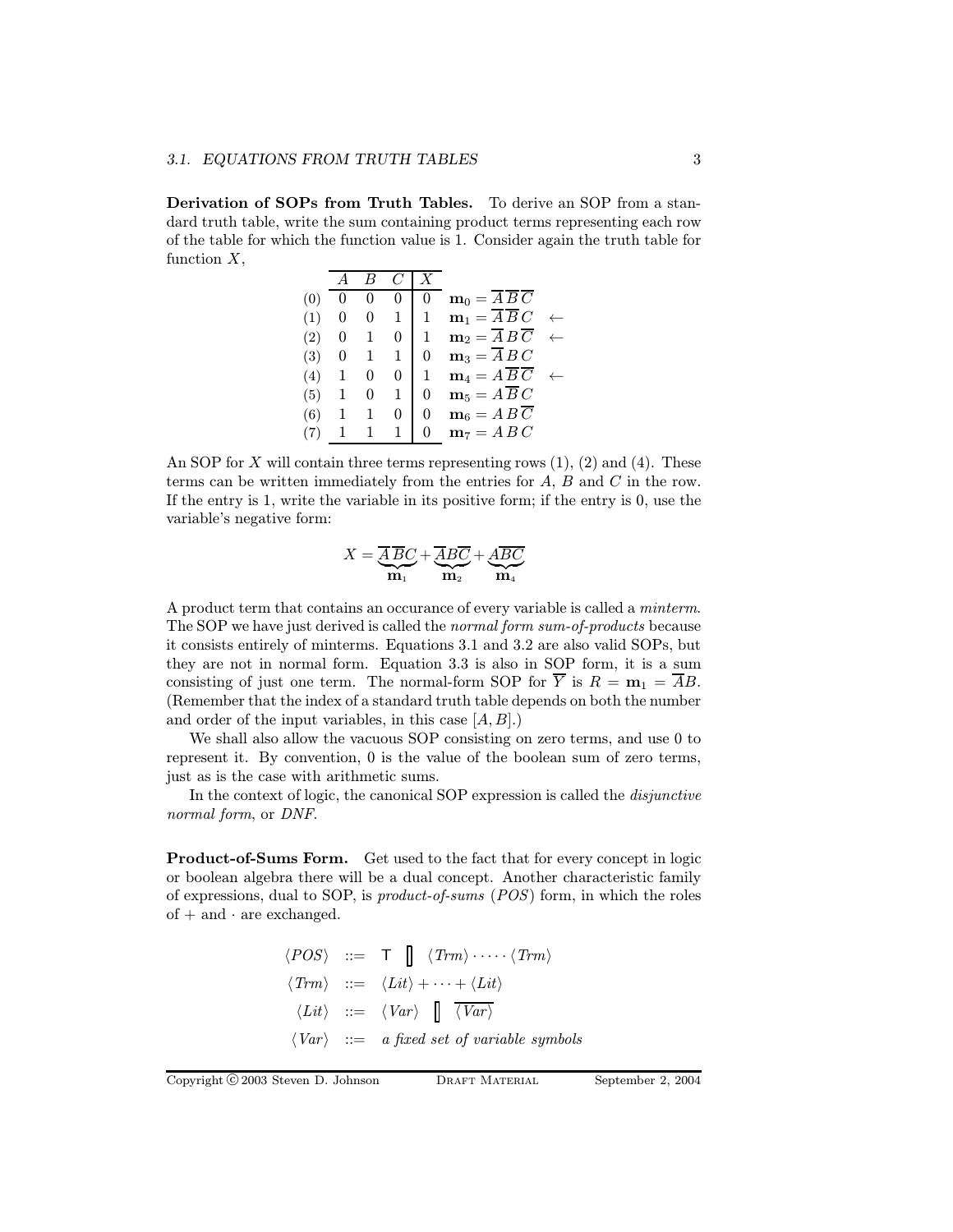In logic, these are called *conjunctive forms*. A sum term, or *clause*, is called a maxterm if it contains an occurance of every variable. An POS expression is canonical if it contains only maxterms, and in logic is calle a conjuctive normal form, or CNF.

A minterm has an intuitive counterpart in a truth table, a single row. And a canonical SOP, in essence, lists the rows that are true for the function specified by the expression. Let us consider what maxterms and canonical POS represent in relation to truth tables, starting with an example.

|     |   | K | L | $T\,$ |
|-----|---|---|---|-------|
| (0) | 0 | 0 | 0 | 0     |
| (1) | 0 | 0 | 1 | 1     |
| (2) | 0 | 1 | 0 | 1     |
| (3) | 0 | 1 | 1 | 1     |
| (4) | 1 | 0 | 0 | 0     |
| (5) | 1 | 0 | 1 | 0     |
| (6) | 1 | 1 | 0 | 0     |
|     | 1 | 1 | 1 | 0     |

Before looking at the function T, think about an arbitary maxterm, say  $M_3 \equiv$  $\overline{J} + K + L$ . What row or set rows does it describe? In words it says, "Either  $J = 0$  (i.e. rows 1–3) or  $K = 1$  (i.e. rows 2, 3, 6 and 7) or  $L = 1$  (i.e. the odd-numbered rows)." So  $\mathbf{M}_3$  describes the set of all the rows except Row 4. Notice that 6 is the binary complement of 3,  $\overline{011} = 100$ .

Indeed, by identity DeMorgan's Law (DM),

$$
\overline{\mathbf{m}_3} \equiv \overline{\overline{J} \cdot K \cdot L} \stackrel{\mathrm{DM}}{=} J + \overline{KL} \equiv \mathbf{M}_6 = \mathbf{M}_{\overline{3}}
$$

and in general,

$$
\overline{\mathbf{m}_{i}}=\mathbf{M}_{\overline{i}}
$$

for any index i. Thus, a maxterm  $M_i$  describes the set-complement of its complementary row, a truth-table in which every entry is 1 except for row  $\overline{i}$ . The and of two maxterms,  $M_i$  and  $M_j$  describes the intersection of their two complementary row-sets, a truth table whose only 0 entries are rows  $\overline{i}$  and  $\overline{j}$ . Conversely, the 0s of a truth table, tell us what the maxterms of a canonical truth table are.

Derivation of POSs from Truth Tables. A boolean function is 1 everywhere it isn't 0, so the way to reduce a truth table to a *canonical POS*, or conjunctive normal form in logic, is to write down a maxterm for each row for which the function's value is zero. We must remember, however, to complement the index to obtain the literals of the sum term. For example the canonical POS for function  $T$ , whose truth table is shown above is

$$
T = \underbrace{(J + K + L)}_{\mathbf{M}_{\overline{\mathbf{0}}}} \cdot \underbrace{(\overline{J} + K + L)}_{\mathbf{M}_{\overline{\mathbf{4}}}} \cdot \underbrace{(\overline{J} + K + \overline{L})}_{\mathbf{M}_{\overline{\mathbf{5}}}} \cdot \underbrace{(\overline{J} + \overline{K} + L)}_{\mathbf{M}_{\overline{\mathbf{6}}}} \cdot \underbrace{(\overline{J} + \overline{K} + \overline{L})}_{\mathbf{M}_{\overline{\mathbf{7}}}}
$$

Copyright C 2003 Steven D. Johnson DRAFT MATERIAL September 2, 2004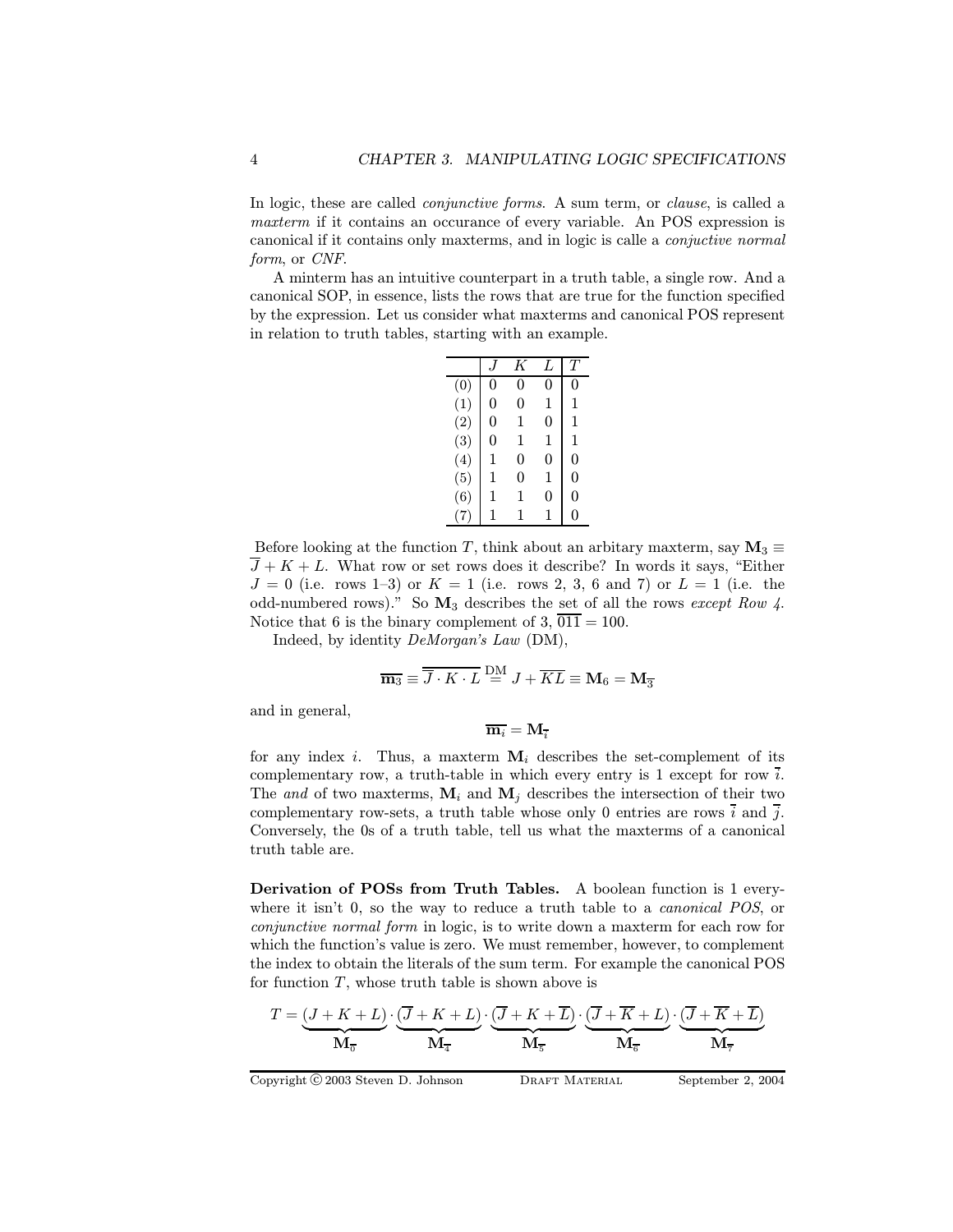#### 3.1. EQUATIONS FROM TRUTH TABLES 5

We now have two ways to systematically derive canonical expressions for both positive and negative forms of a boolean function from its truth-table specification. We get the negative form by listing minterms (or maxterms) corresponding to the function's 0s (1s). For instance,

$$
\overline{T} = \underbrace{\overline{(J + \overline{K} + L)} \cdot (\overline{J + K + L})}_{\mathbf{M}_1} \cdot \underbrace{\overline{(J + K + L)}}_{\mathbf{M}_2}
$$
\n
$$
T = \underbrace{\overline{J \overline{K} L}}_{\mathbf{m}_1} + \underbrace{\overline{J \overline{K} L}}_{\mathbf{m}_2} + \underbrace{\overline{J \overline{K} L}}_{\mathbf{m}_3}
$$
\n
$$
\overline{T} = \underbrace{\overline{J \overline{K} L}}_{\mathbf{m}_0} + \underbrace{\overline{J \overline{K} L}}_{\mathbf{m}_4} + \underbrace{\overline{J \overline{K} L}}_{\mathbf{m}_5} + \underbrace{\overline{J \overline{K} L}}_{\mathbf{m}_6} + \underbrace{\overline{J \overline{K} L}}_{\mathbf{m}_7}
$$

We will see a third, more informal, way to generate equations from truth tables in Section 3.1.2.

#### 3.1.1 Generating Truth Tables From Equations

If you need to generate a truth table from a given boolean expression there are two ways ways to do it, depending on the form of the expression. For an arbitrary expression  $calE$ , it may be necessary to *evaluate* it once for every combination of values its variables can assume. To do this systematically, write down an empty truth table in canonical form with the variables' values listed in numerical order and the expression in the place of the function:

|                | В              | G.             | E |
|----------------|----------------|----------------|---|
| 0              | 0              | $\overline{0}$ |   |
| $\overline{0}$ | $\overline{0}$ | $1\cdot$       |   |
| 0              | 1              | $\overline{0}$ |   |
|                |                |                |   |
|                |                |                |   |

You can then begin evaluating subexpressions of  $\mathcal E$  according to the precedence rules. The tabular layout can serve to organize this process. If you do not have experience with expression evaluation of this kind, pay special attention to the exercises at the end of this chapter that ask you to do it.

If the expression happens to be in SOP form, then conversion to a truth table is easy, in light of the previous discussions. Each product term specifies one or more rows of the canonical truth table, assuming that the variables occur in the proper order.

For example, consider the equation

$$
U = \underbrace{\overline{D}\,\overline{B}}_{\text{Term 1}} + \underbrace{\overline{D}\,\overline{C}\,B}_{\text{Term 2}} + \underbrace{BC}_{\text{Term 3}}
$$

• Begin by surveying the expression to see what variables are involved. In this case there are three:  $B, C$  and  $D$ .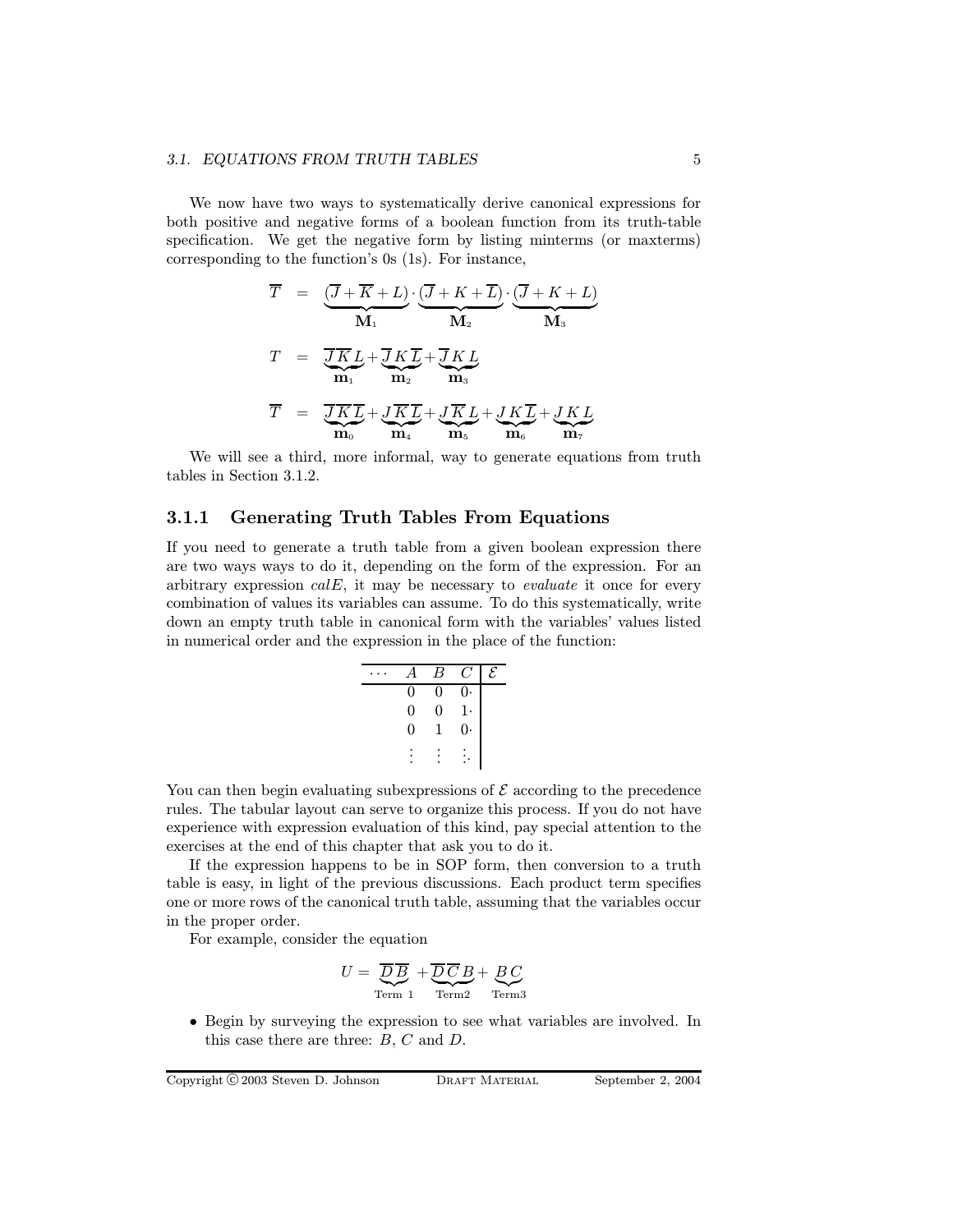• Choose a variable order for the truth table. The choice is arbitrary. As usual we will use alphabetical order in the absence of any reason to do otherwise. Although it is not necessary to do so in practice, for this example, for clarity we shall rewrite the equation to use the chosen ordering.

$$
U = \underbrace{\overline{B} \, \overline{D}}_{\text{Term1}} + \underbrace{B \, \overline{C} \, \overline{D}}_{\text{Term2}} + \underbrace{B \, C}_{\text{Term3}}
$$

• Note that only one of the product terms for  $U$  is a minterm. The other two are missing a variable, either  $C$  or  $D$ , and so are not canonical. According to identity ?? in Fig. fig:BooleanIdentities (and commutativity),

$$
B\,C = B\,C\,D + B\,C\,\overline{D}
$$

So the term  $B \cdot C$  stands for two minterms, hence two rows of the truth table, and so does for  $\overline{BD}$ . Simlarly, a term that was missing two variable occurances would represent four rows of the table, and in general, a term missing k variables stands for  $2^k$  rows.

Putting all this together, we get the truth table

|                   |   | From Term 1 |
|-------------------|---|-------------|
|                   |   |             |
|                   |   |             |
|                   | 0 |             |
|                   |   | From Term 2 |
| $\mathbf{\Omega}$ | 1 | From Term 3 |
|                   | 0 |             |
|                   |   | From Term 3 |

The procedure for generating tables from POS forms is similar. Recall from the discussion on Page 4 that a maxterm is best though of as the set-complement of its "complementary" row. In other words, maxterm  $M_i$  specifies that there is a 0 in Row i, where i stands for the row in which all variables hold the opposite values as those specified by  $i$ . For instance, given

$$
V = (\overline{A} + B + C) \cdot (\overline{A} + B) \cdot (\overline{A} + \overline{B} + \overline{C})
$$
  
Term1 \tTerm2 + Term3

Term 1 makes V false for row 4 (100); Term 3 specifies a 0 for row 7 (111); and Term 2, with its missing variable  $C$  specifies 0s for rows 4 and 5 (10X). Note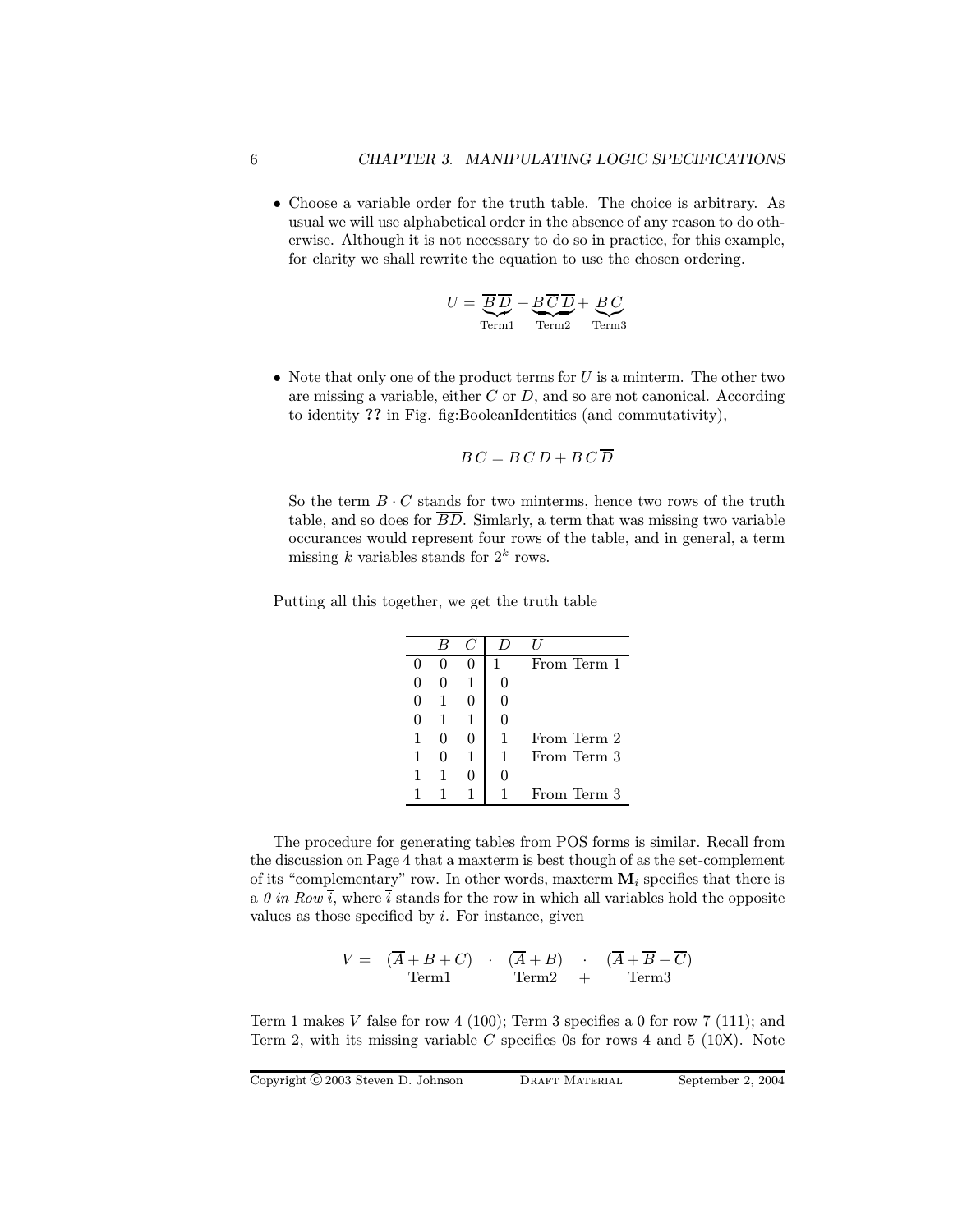that Term 1 is redundant.

| U | 0 |   |                    |
|---|---|---|--------------------|
| 0 |   |   |                    |
| 0 |   |   |                    |
|   | 0 | O | From Terms 1 and 2 |
|   |   |   | From Term 2        |
|   |   |   |                    |
|   |   |   | From Term 3        |

#### 3.1.2 Condensing Truth Tables

We use truth tables a great deal and so have various ways to express them more compactly. As an illustration, consider the function  $W$  defined by the truth table below:

| А              | B              |                |                |
|----------------|----------------|----------------|----------------|
| 0              | 0              | 0              | 0              |
| $\overline{0}$ | $\overline{0}$ | 1              | 0              |
| $\overline{0}$ | 1              | $\overline{0}$ | 1              |
| $\overline{0}$ | 1              | 1              | 1              |
| 1              | $\overline{0}$ | $\overline{0}$ | 1              |
| 1              | $\overline{0}$ | 1              | $\overline{0}$ |
| 1              | 1              | 0              | 1              |
| 1              | 1              | 1              | 0              |

In both cases where  $A = 1$  and  $B = 0$  the value of the function W is 0; and similarly, when  $A = 1$  and  $B = 1$ , W is 1. We employ a *don't care* symbol, 'X', to collapse each of these pairs into a single row, and can do likewise for two pairs of cases when  $A = 1$ :

|                | В |   | W |
|----------------|---|---|---|
| $\Omega$       | 0 |   | 0 |
| $\overline{0}$ | 1 |   | 1 |
| 1              |   | 0 | 1 |
| I              |   |   | 0 |
|                |   |   |   |

To condense further, notice that  $W$ 's value in the first two rows is the same as that of  $B$ . Below, we introduce a mathematical variable  $b$  to represent input  $B$ 's value, and use b to specify  $W$ :

|    | B |              |   |
|----|---|--------------|---|
| 11 | h |              | b |
|    |   | $\mathbf{0}$ |   |
|    |   |              | 0 |

We could go even further, noting that a logical relationship exists between the values for  $C$  and  $W$  in the second and third rows. We could again introduce a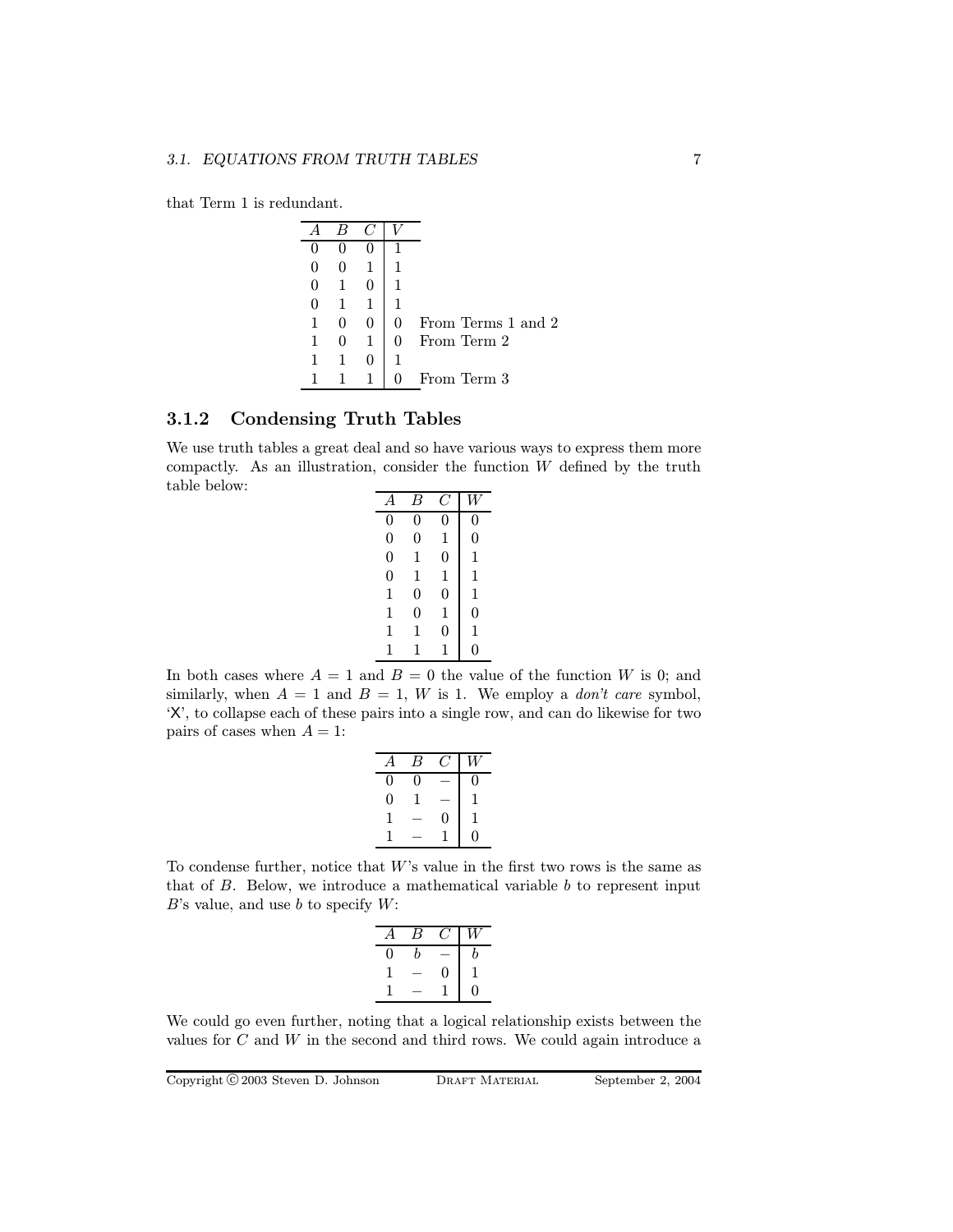variable  $c$  for  $C$ 's table entry and reduce the table to

| А | В |   | Ā7 |
|---|---|---|----|
| J | h |   | h  |
|   |   | c | Ĉ  |

Of course, it is possible to carry such reductions too far, depending on what purpose the table is serving in the first place. A logical function can always be expressed as a term over its input variables. Introducing a for A table entry, we could even reduce to

|  | $\sim$<br>$+$ |
|--|---------------|

At this point, we might as well write

 $W = \overline{A} \cdot B + A \cdot \overline{C}$ 

and dispense with the table entirely (See Exercise ??).

#### 3.1.3 Don't Care Outputs in Truth Tables

Truth tables enjoy a useful property that logic equations cannot express. We often know from the nature of a problem that a function's value is irrelevant for certain combinations of input values. This situation typically arises when we know that certain input combinations cannot or do not legitimately arise. It can also happen that, under certain conditions, a function's value is inaccessible to the surrounding system.

In such cases, it is good design practice to *defer* the decision of what value the function will take as long as possible. Making an unnecessary and arbitrary choice of value is called overspecification. It is a bad practice because it unecessarily constrains later implementation choices.

To avoid overspecification in truth tables, we place hyphen, '-' in the table, rather than a 1 or a 0. Like the 'X' that is used in input entries, this symbol is called a *don't care*. In the case of outputs, the  $\cdot$  literally means that we are free, at a later time, to implement the function using either a 0 or a 1 in this case.

For example, consider the condensed truth table below:

| T | t |    |
|---|---|----|
|   |   | J) |

Should we choose to "implement" this table using a 1 for the don't care entry, we get the equation

$$
Y = \overline{A} + A\overline{B} = \overline{A} + \overline{B}
$$
(by Eq. ??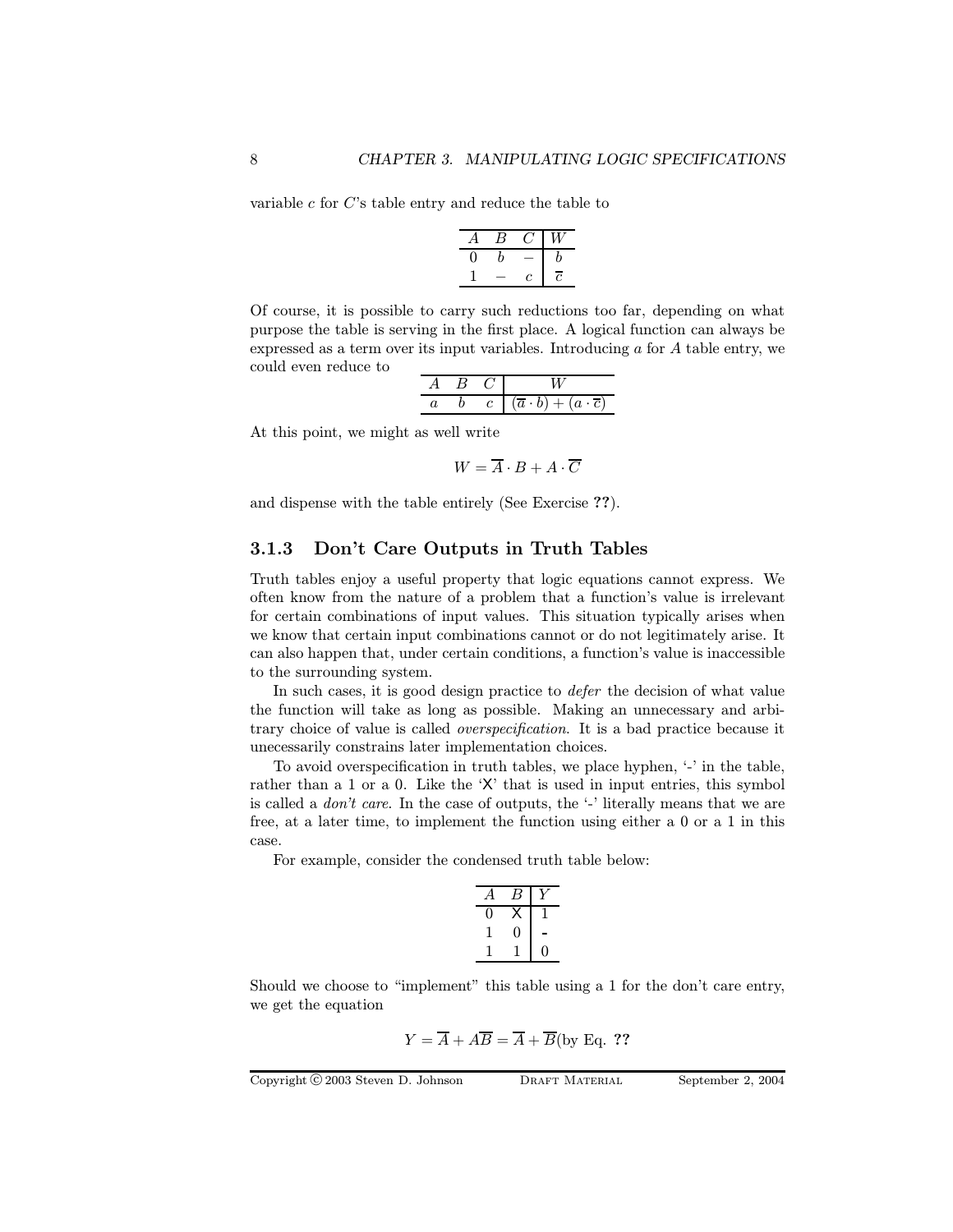If, on the other hand, we choose 0 for the don't-care case, our implementation becomes

$$
Y = \overline{A}
$$

The don't care gives us the freedom to use either implementation. The choice may depend on other factors arising in the problem design.

# 3.2 Minimization and Karnaugh Maps

We are of course interested in manipulating boolean expressions, and in particular, making them simpler and smaller—which are often but not always compatable goals!. In the early years of digital hardware, each logic device in a circuit was large, consumed a lot of power, and generated a lot of heat. Consequently, there was great emphasis on reducing the number of elements to a bare minimum in order to conserve implementation costs. Furthermore, while circuits were small compared to Today's standards, they were still complex insofar as our intellectual capacity to design them; hence, a great deal of design efforts was spent on circuit simplification, and a proportionate fraction of a designer's education was devoted to the practice of elaborate minimization techniques.

Today the situation is different for two reasons. First, the cost of an individual logic device, an and or or, is quite small, however one chooses to measure it. Second, there have been great advances in the automation of circuit minimization; tools are readily available that do a more reliable job than a human can in correctly manipulating boolean expressions. The designer's concerns are focused at much higher levels of problem solving in most circumstances.

Still, there are valid reasons to spend some time developing basic skills at logic minimization. From a practical standpoint, the most important reason is one of convenience. Technological advances have enabled designers to focus on higher level aspects of design, placing far greater emphasis on systematic methodology and design decomposition—breaking designs down into managable conceptual pieces. In response, a curcuit industry has evolved to provide designers with generalized components that are suited to this methodology. Such components can be configured, combined, or programmed in application to a range of design problems. As design becomes involved with composing these components, a key task is to implement the "glue logic" that integrates them into a single system. These design subtasks often involve the implementation of a number of small logic functions, consisting of just a few input variables, and a degree of proficiency in dealing with small functions can make this process go more smoothly.

A few other reasons to learn a bit about the "arcane" skill of logic minimization are listed below.

• It helps develop insight into what design automation tools are doing. It sometimes happens that the design tools cannot produce implementations that meet the designer's performance goals. When this happens, the designer must become involved in guiding the tool to a better outcome.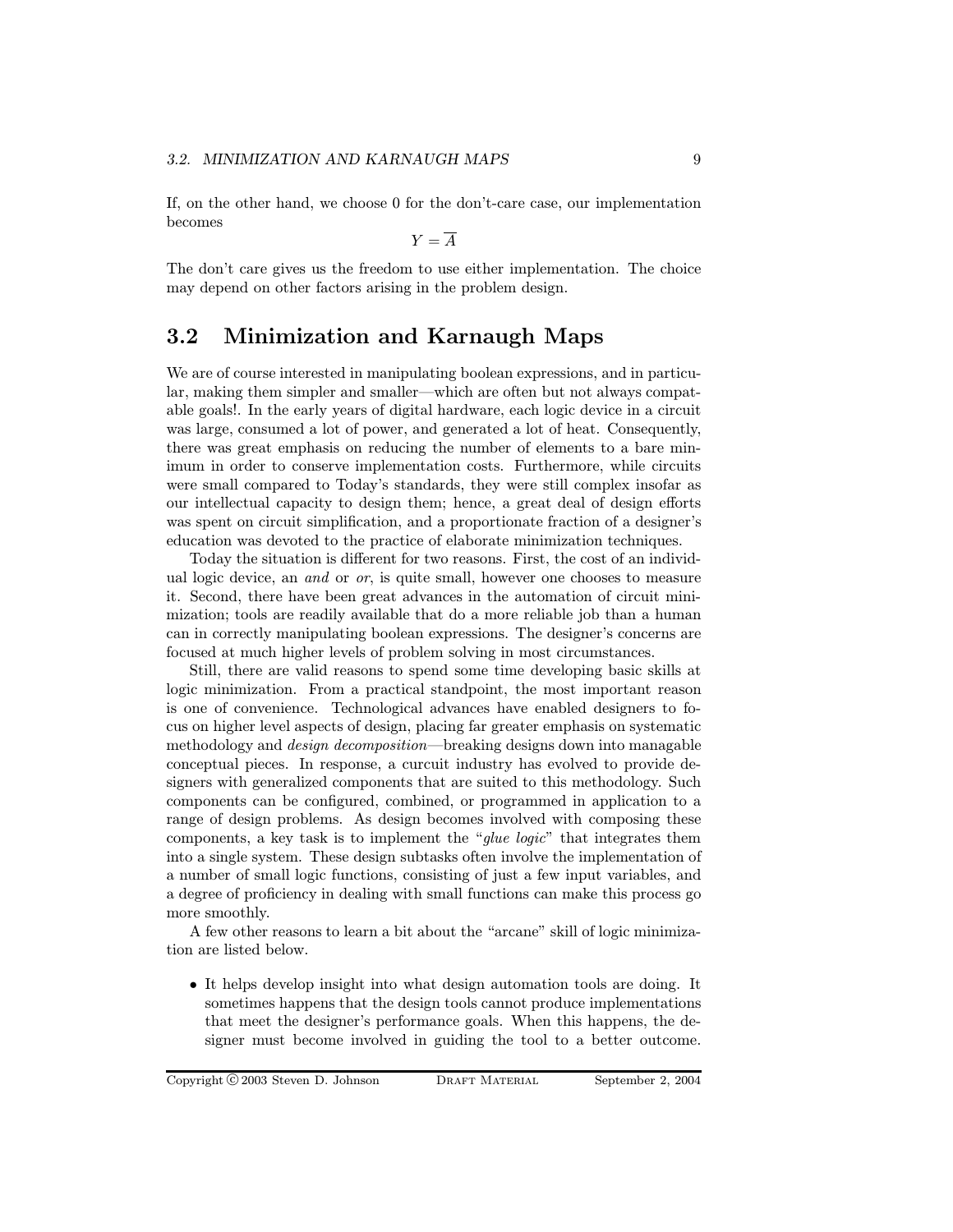This can be done in several ways, including adjustment of optimization parameters, addition of advisory pragmas, reformulation of the source description, or (all too often) manual alterations to the tool output. Any of these tactics benefit from knowledge of how the tool does its job: its basic algorithms, heuristics, and knowledge base.

- It is a form of focused relaxation. If all routine tasks are delegated to someone or something else, the designer would spend all the time working on the most challenging tasks. Studies have suggested that in the absence of intellectual "breaks" productivity declines—either progress slows or the number of mistakes increases—owing to the stress of constant decision making. Pausing occasionally to solve a straightforward subproblem, or even to straighten up the workbench, can be beneficial in the long run.
- It's good for you. Some people believe practicing basic skills, such as arithmetic, algebra, and so on, cultivates a higher understanding of the underlying concepts, just as physical exercise strengthens the body. Of course, opinions vary widely about how much and what kind of practice is healthy and useful.

#### 3.2.1 Karnaugh Maps

The Karnaugh Map, or K-map for short, is a visual aid for simplifying sum-ofproducts expressions<sup>1</sup>. A K-map is a canonical two-dimensional rendering of a truth table. The first example, below, shows the K-map of a two-input function Y over variables A and B.

|                                  | $\overline{A}$ | $B \, \, Y$                                                                                                               | $\overline{B}^{\searrow}$ |                       |  |
|----------------------------------|----------------|---------------------------------------------------------------------------------------------------------------------------|---------------------------|-----------------------|--|
|                                  |                |                                                                                                                           | 0                         | $Y_0 \mid Y_2$        |  |
| $(0)$<br>$(1)$<br>$(2)$<br>$(3)$ |                | $\begin{tabular}{ c c c } \hline 0 & 0 & Y_0 \\ \hline 0 & 1 & Y_1 \\ 1 & 0 & Y_2 \\ 1 & 1 & Y_3 \\ \hline \end{tabular}$ |                           | $1 \mid Y_1 \mid Y_3$ |  |

A three-variable K-map contains eight squares, corresponding to the eight rows of a canonical truth table. Two notations for the three-variable map are shown in Fig. 3.1. This book uses the form on the left. Although it takes slightly more effort to draw, the form on the right conveys the important fact that each half region of the map represents all those cases for which one of the variables has a *true* value. It is the content of the table that matters, not the external annotations, so you may use either form. Note carefully the the order of the labels in the left-hand form. In moving from square to square in the map only one bit changes at a time. This holds horizontally and vertically, and also around the corners. As you are about to see, this unit distance property is what makes the K-map useful for simplifying logic expressions.

Extending K-maps to four variables adds an additional variable to the vertical side, with the same indexing scheme as just discussed. The scheme is shown

 $1$ Karnaugh maps are also known as Veitch diagrams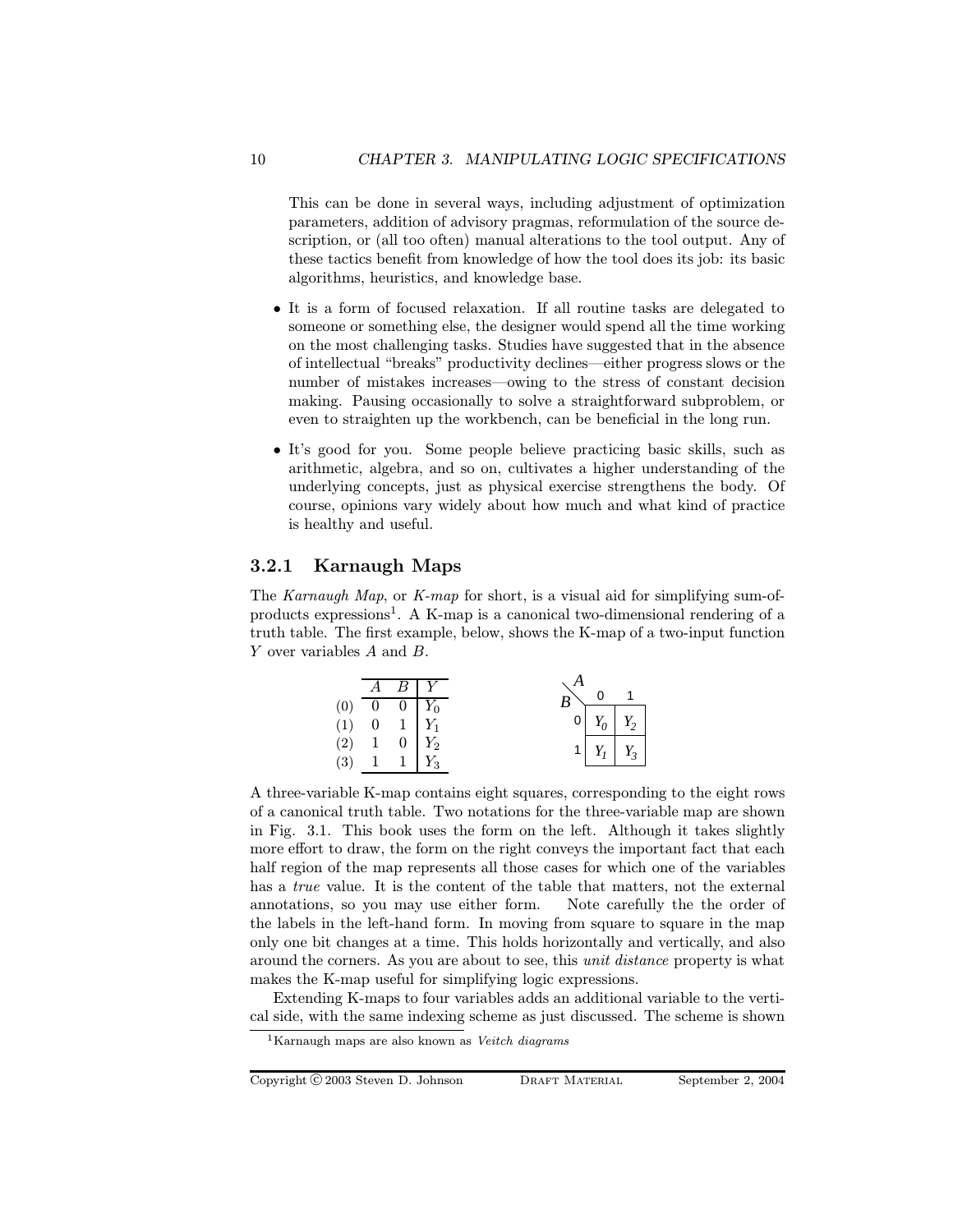

Figure 3.1: Two forms of the three-variable K-map.



Figure 3.2: Two forms of the four-variable K-map.

in Fig. 3.2. At this point we have run out of dimensions to extend the tables for additional variables, and Karnaugh maps are nearing the limit of their useful range as a visual aid. As we shall see later in this section, there are techniques for extending to five-variable (and sometimes even six) problems.

#### 3.2.2 Building K-Maps

There is a direct correspondence between K-maps and canonical truth tables, and hence also between K-maps and canonical SOP expressions. K-maps and truth tables are just different arrangements of the same information. In a condensed truth table, each don't-care (X) input yields values for a contiguous block of squares in a K-map, as we shall see in a moment.

We can construct the K-map of a logic equation in just the same way that we derive a truth table. If the equation is in canonical SOP form, each product term corresponds to square in the map. Figure 3.3 illustrates the correspondences among three representations of the same function, X.

Derivation of a K-map from an SOP that is not in full canonical form, is still straightforward. For example, consider the equation

$$
V = A \cdot \overline{B} + B + A \cdot \overline{B} \cdot C
$$

Since there are three variables involved, we will have a three-variable K-map. Each of the product terms contributes a block of 1s to the map, which has 0s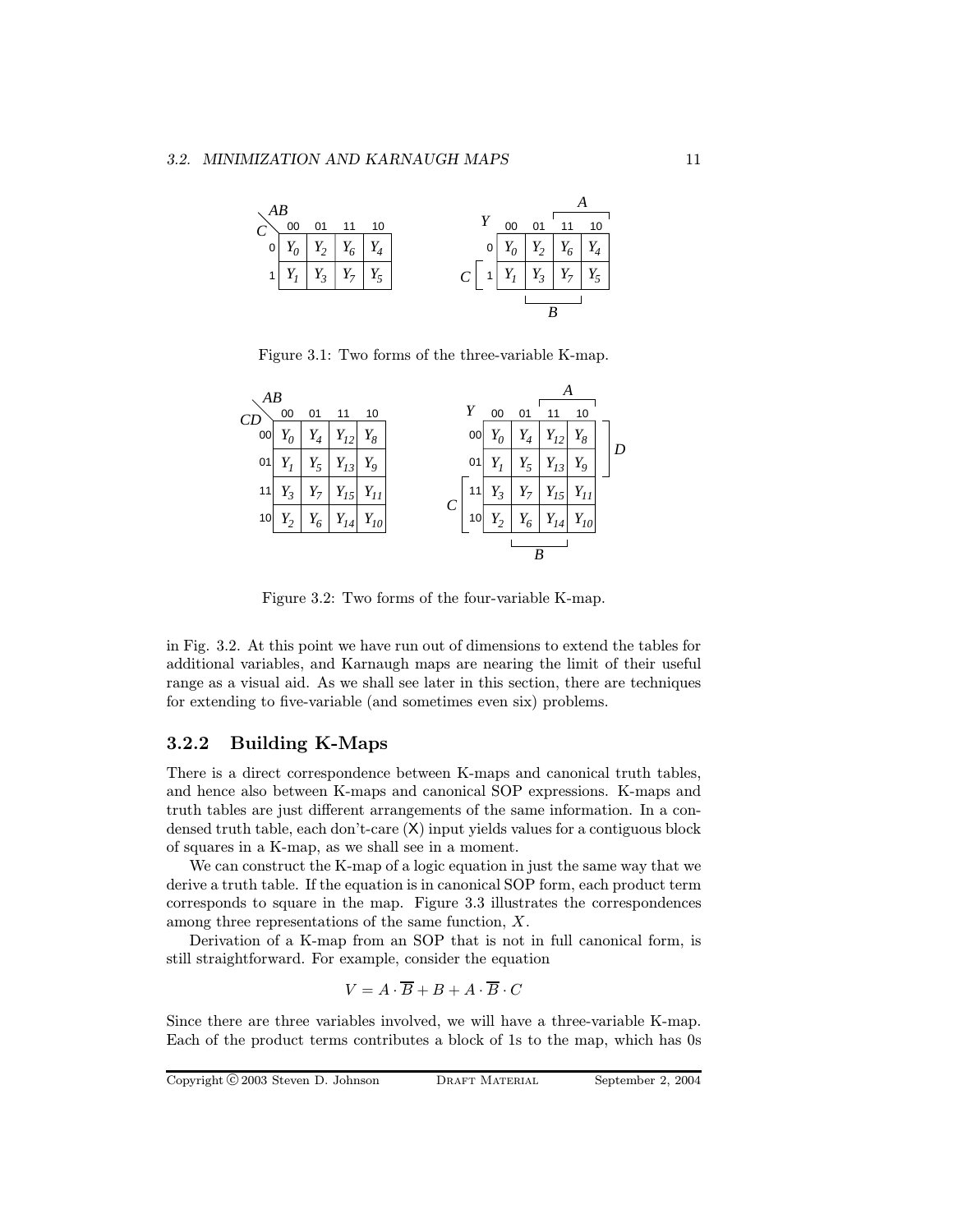

Figure 3.3: Three representations of a boolean function.

everywhere else. The first term,  $\overline{AB}$  yields 1s in the K-map in every square for which  $A, B = 10$  and C equals anything. To have a true value, the second term requires  $B$  to be 1, but  $A$  and  $C$  can be anything—a region of four squares. Finally, the term  $\overline{AB}C$  specifies just one square in the K-map, where A, B,  $C =$ 101. The process of deriving the K-map is illustrated in Figure 3.4

#### 3.2.3 Simplifying K-maps

As we have already seen, certain regions in K-maps correspond to reduced, or non-canonical, product terms. These terms arise when a function's value is independent of one or more of its inputs, the same condition that allows us to condense truth tables. This property is a consequence of Eq. ?? in Fig. ??. Whenever we have two product terms that differ only in their value for a particular variable, we can replace them with a shorter term in which that variable is omitted. For instance, the function  $X$  in Fig. 3.3 can be simplified to:

$$
X = A \cdot \overline{B} + \overline{A} \cdot \overline{B} \stackrel{??}{=} \overline{B}
$$

The K-map is a visualization aid that helps us find and apply instances of this identity. Let's circle the region specified by this SOP:



The circle is a reminder that this block of 1s share the property that  $B = 0$ and span all of the possible values for A. That is, the circle represents the term "B." Each individual 1 represents a canonical product term; and each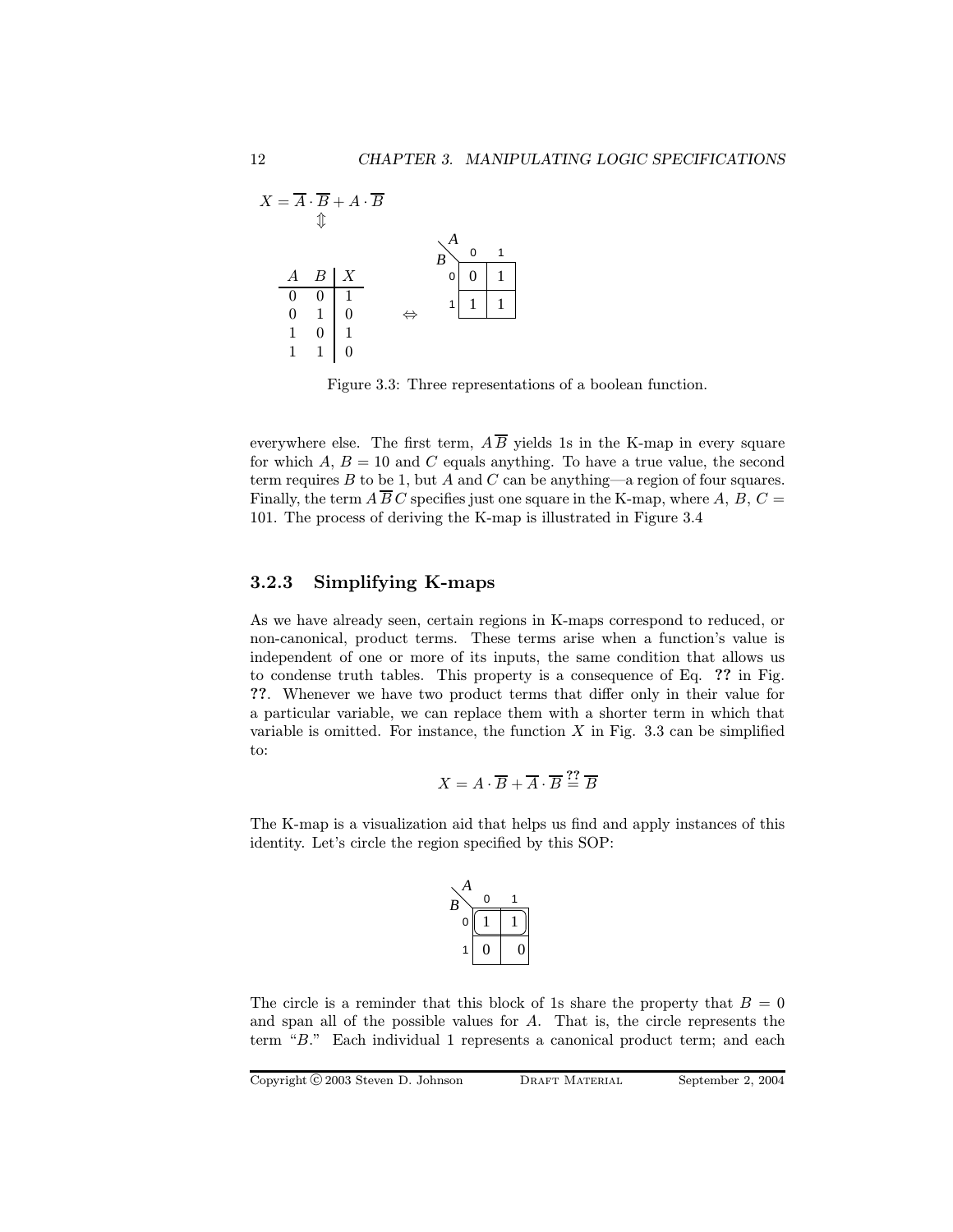

Figure 3.4: Derivation of a 3-variable K-map

rectangular region in the  $2 \times 2$  K-map represents a reduced term:



In using the K-map to perform simplification, we look for blocks to circle. The larger the block, the smaller the corresponding product term, so the goal is to "cover" all the 1s with the fewest and largest circles. That is, each 1 must appear in at least one circled region, even if it is by itself.

For K-maps of three or more variables, some additional issues arise. For one thing, we discover that not all regions are proper blocks. Regions must be rectangular, so circlings such as those shown below are improper.



Of these examples the diagonal and the 'L'-shaped circlings are perhaps obiously wrong, but what about the 1-by-3 region? It is improper because, no matter where it is put on the map, it fails to represent a single value for any input. The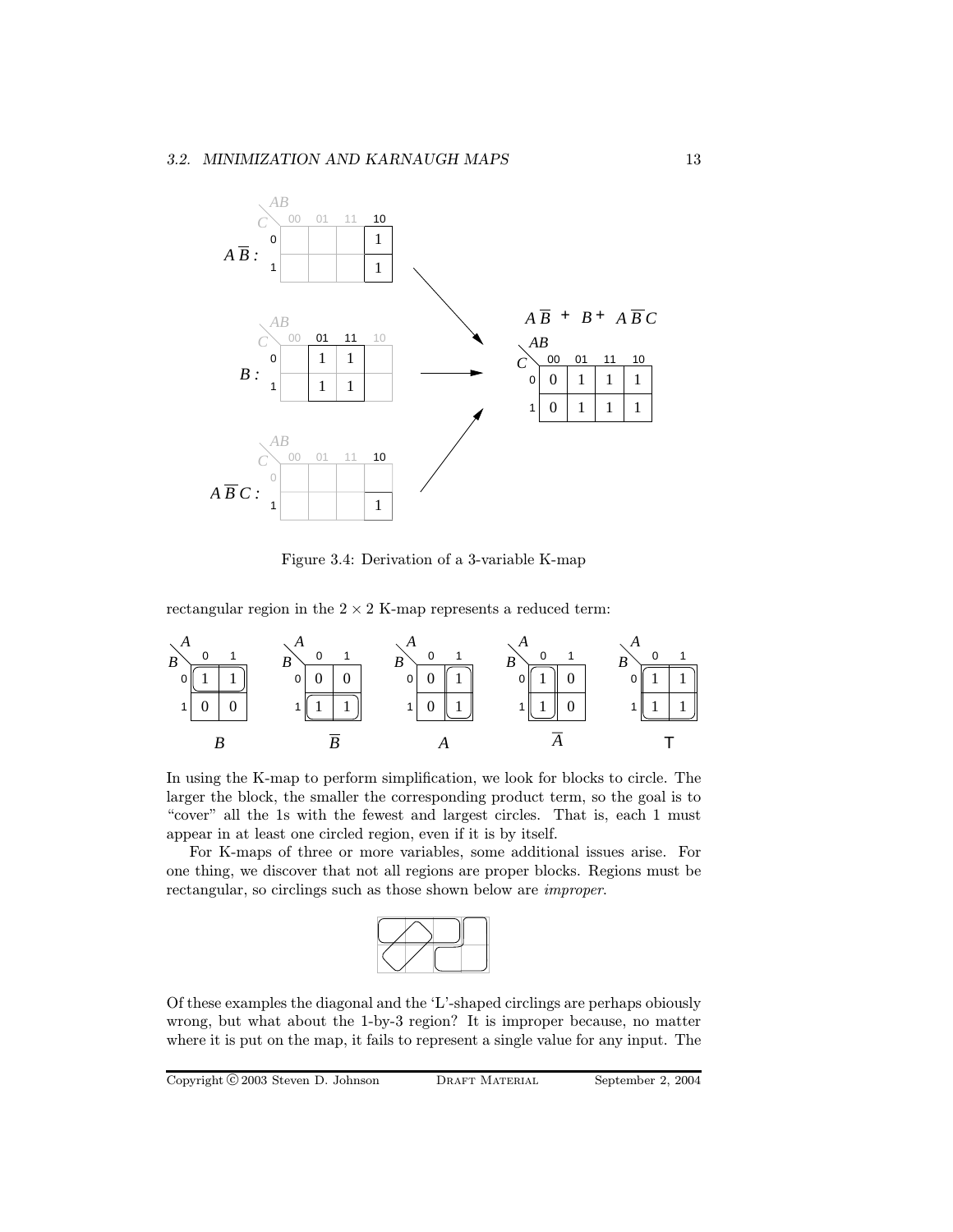

Figure 3.5: Typical circlings involving four 1s and eight 1s on K-maps of four variables.

valid regions are all rectangles of size  $2^{i} \times 2^{j}$ — including the cases where  $i = 0$ ,  $i = 0$  or  $i = j = 0$ , of course.

There are also proper regions that cannot be encircled entirely within the K-map. In the 2-by-1 K-map, there are three such regions:



K-maps of four variables have four squares on a side. Figure 3.5 shows some forms involving correct circlings of four and eight 1s. The proper circlings shown earlier of 1 and 2 squares remain valid.

Given the K-map of a function, the circling procedure is as follows:

- (a) Draw circles, ovals, or around-the-corner patterns enclosing properly sized blocks of 1s.
- (b) Enclose each 1 in the largest circle containing only 1s and don't-cares, but no 0s. Overlapping is allowed, however, never draw a circle that is entirely contained in another circle—this would result in a redundant term.
	- i. Take care of the "lonely" variables first. These are the variables admitting only one useful circling.
	- ii. Then work from the largest blocks toward the smaller ones.
- (c) Circling is finished when all the 1s are circled. It is not necessary to encircle all the don't-cares. The point of using K-maps is to use the drawing process to derive the result in a systematic and mechanical fashion.
- (d) Write down the product term corresponding to each circle in the map.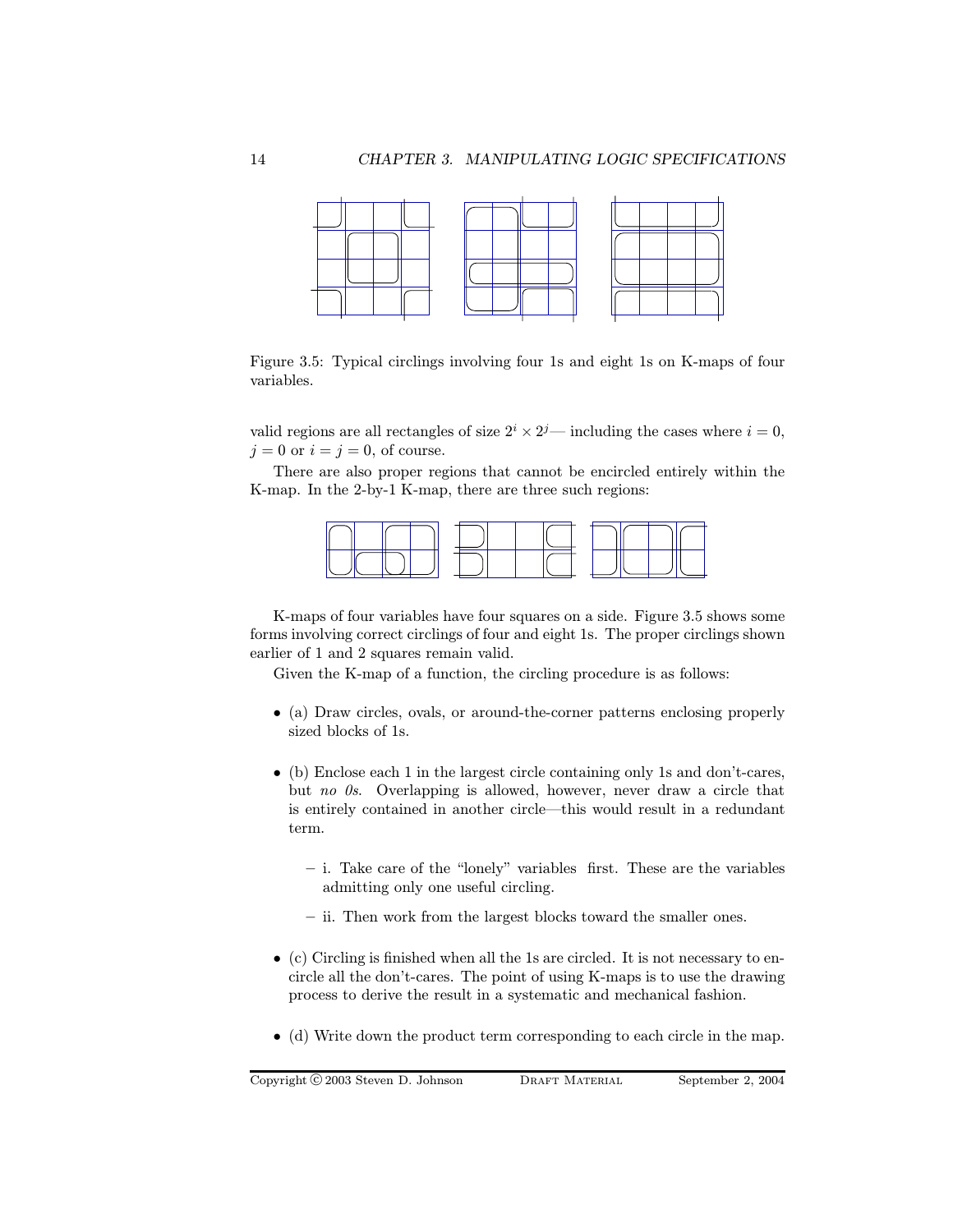Example 1. A proof of the boolean identity Eq. ?? in the form of a K-map looks like:



Example 2. The four-variable SOP below is already a minimal SOP, as its K-map admits no consolidation of regions. As we shall see in Sec. 3.3, further simplification is possible, but does not result in an SOP form.

*MN*

|           |    | MΝ |    |    |    |
|-----------|----|----|----|----|----|
| $X = NPQ$ |    | 00 | 01 | 11 | 10 |
| $+ M N P$ |    |    |    |    |    |
| $+ NPQ$   | 01 |    | 0  |    |    |
| $+ MNPQ$  |    |    |    | 0  |    |
| $+ MNPQ$  | 10 |    |    |    |    |

**Example 3.** The function  $Y$ , below, another four-variable SOP, reduces from five product terms, including a total of 16 and and or operations; to three product terms with a total of 7 ands and ors. For reasons that will become clear in Chapter 2, we often do not count all the not operations when estimating the cost of an expression (this time we have chosen not to count any of them).

| ΜN        |    |    |    |    |    |  |  |
|-----------|----|----|----|----|----|--|--|
| $X = NPQ$ |    | 00 | 01 | 11 | 10 |  |  |
| $+ M N P$ |    |    | 0  | 0  |    |  |  |
| $+ NPQ$   | 01 |    |    |    |    |  |  |
| $+ MNPQ$  | 11 |    |    | 0  |    |  |  |
| $+ MNPQ$  | 10 |    |    |    |    |  |  |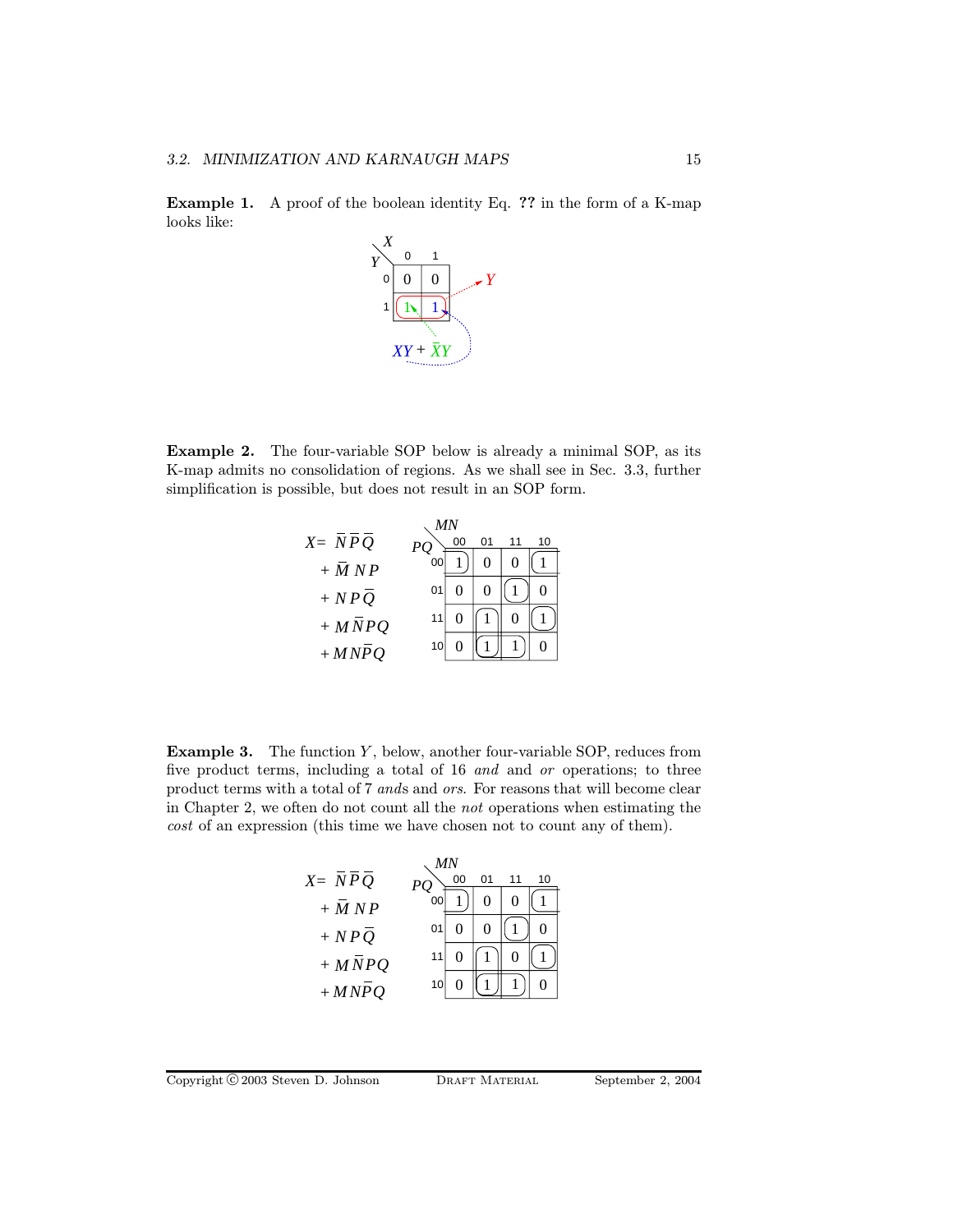Example 4. The K-map below illustrates a pathology explaining the strategy of starting with *lonely variables*.<sup>2</sup> If we start first by circling the largest regions and later pick up the "outlying" 1s, there is a risk of introducing redundant circlings, as below. Spend a few moments thinking about how this pathology arises. You will see that the combination of necessary conditions are comparatively rare—all the more reason to exercise care and adopt a systematic circling strategy.

Example 5. We want to implement a two-bit comparator function that returns T if the binary value  $A_1 A_0 \leq B_1 B_0$ . If we arrange the indices carefully, there is no need to construct a truth table or even write down an expression defining the function. We can instead simply fill in the K-map (taking care to remember the unit-distance ordering of the indices!), and then derive the minimized SOP.



You may already have noticed that the best circling is not always unique. As illustrated below, situations can arise when there is a choice as to how to cover all the 1s.

From the standpoint of the expression being simplified, either choice is acceptable, but using both is not, nor is using a smaller circle "for the sake of symmetry."

Copyright C 2003 Steven D. Johnson DRAFT MATERIAL September 2, 2004

<sup>2</sup>Thanks to Tony Zamora for pointing out this example.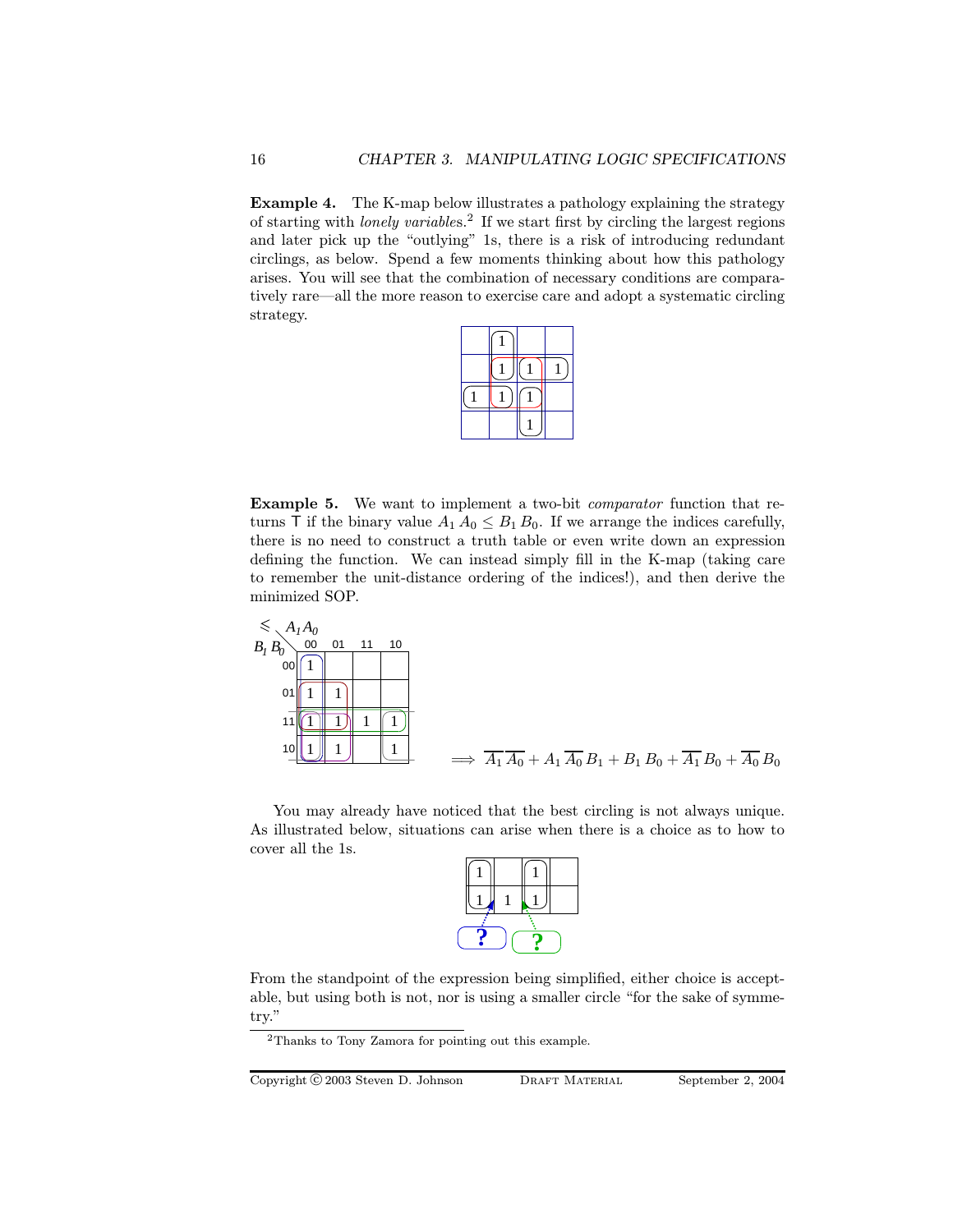At the same time, the surrounding context may make one choice perferable over the other. The designer may know, for example, that one of the variables is available in its positive form but not its negative form, and that global design knowledge may guide the choice. In the absence of a definite choice, make a decision and move on.<sup>3</sup>

#### 3.2.4 K-map Simplification Blunders

The most common mistake made in simplifying expressions with K-maps is failing to circle the largest possible groupings of 1s. Often, this is due to a failure to notice a region that wraps around a corner. Figure ?? illustrates typical mistakes—try to find them without looking at the corrections on the right. A far less common mistake is to enclose one circling within another. Also bear in mind the more subtle redundancy illustrated in Example 4 Either of these mistakes, correctly translated, still produce valid SOP expressions, but they are not as simple (i.e. small) as they could be.

Beginners sometimes use inappropriate circlings, such as a  $1 \times 3$  or a  $2 \times 3$ region. This is a true blunder, because it can lead to an invalid result; but it is easily seen and corrected as soon as one has had some practice writing down the minterms that correspond to valid regions.

- Take care of the "lonely" variables first. These are the variables with only one useful circling.
- Then work from the largest blocks toward the smaller ones.

See Exercise ??.

Other Ways to Read K-maps. As always, and just as with truth tables, we have four ways of interpreting K-maps, two of which are consequences of duality. We list them below without further discussion, and encourage the Reader to demonstrate them as a self-test of concepts presented thoughout this chapter.

Method 1: (The standard method). Circle 1s and generate a simplified expression in SOP form.

Method 2: Circle 0s and generate the inverse of the function in simplified SOP form.

Method 3: Circle 0s and generate a simplified expression in POS form.

Method 4: Circle 1s and generate a the inverse of the function in simplified POS form.

<sup>&</sup>lt;sup>3</sup>Too many of these kinds of arbitrary choices can be stressful because, as one accumulates experience, one tends to remember the choices that prove later to be wrong. Making the right choice in the absence of any obvious reason for doing so is what some call "the wisdom of experience."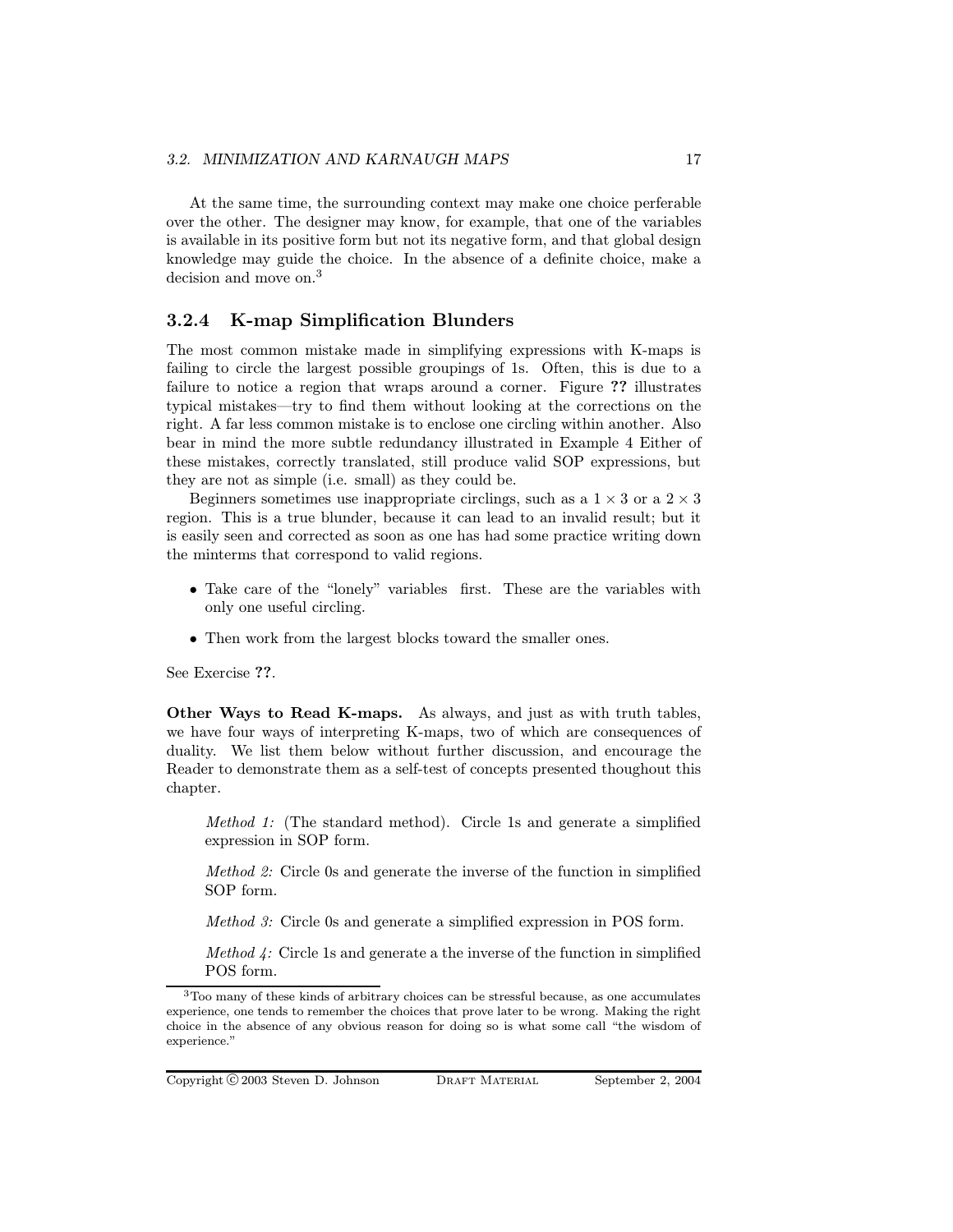#### 3.2.5 Dealing with five or more variables

With 5 or more variables, the K-map is no longer effective as a visual aid. We cannot extend the map any further in two dimensions and would have to try something like a three-dimensional extension, with a one copy of the fourvariable map for each value of the fifth variable.



Our "circlings" would likewise become three-dimensional. All in all this is not a very effective way to visualize simplification.

Recall that in Section ?? we introduced mathematical variables as a means to condense truth tables by incorporating partial function expressions in the output column. We can use a similar technique to extend a K-map's utility. Consider, for example, the function

$$
Y = A \overline{B} C + \overline{A} \overline{B} D \overline{E} + A B \overline{D} \overline{D} + A B D + \overline{A} B \overline{E}
$$

We use map entered variables, E and  $\overline{E}$  in the K-map below, preserving positive and negative occurances of  $E$  in those product terms that contain them. For the term  $\overline{AB}C$ , 1s are entered in the corresponding region, while for the term  $\overline{A} \overline{B} D \overline{E}$  we enter  $\overline{E}$ s rather than 1s in the region designated by  $\overline{A} \overline{B} D$ , and so forth.



The procedure for circling map-entered K-maps generalizes that on page 14 for basic K-maps in two ways:

Copyright C 2003 Steven D. Johnson DRAFT MATERIAL September 2, 2004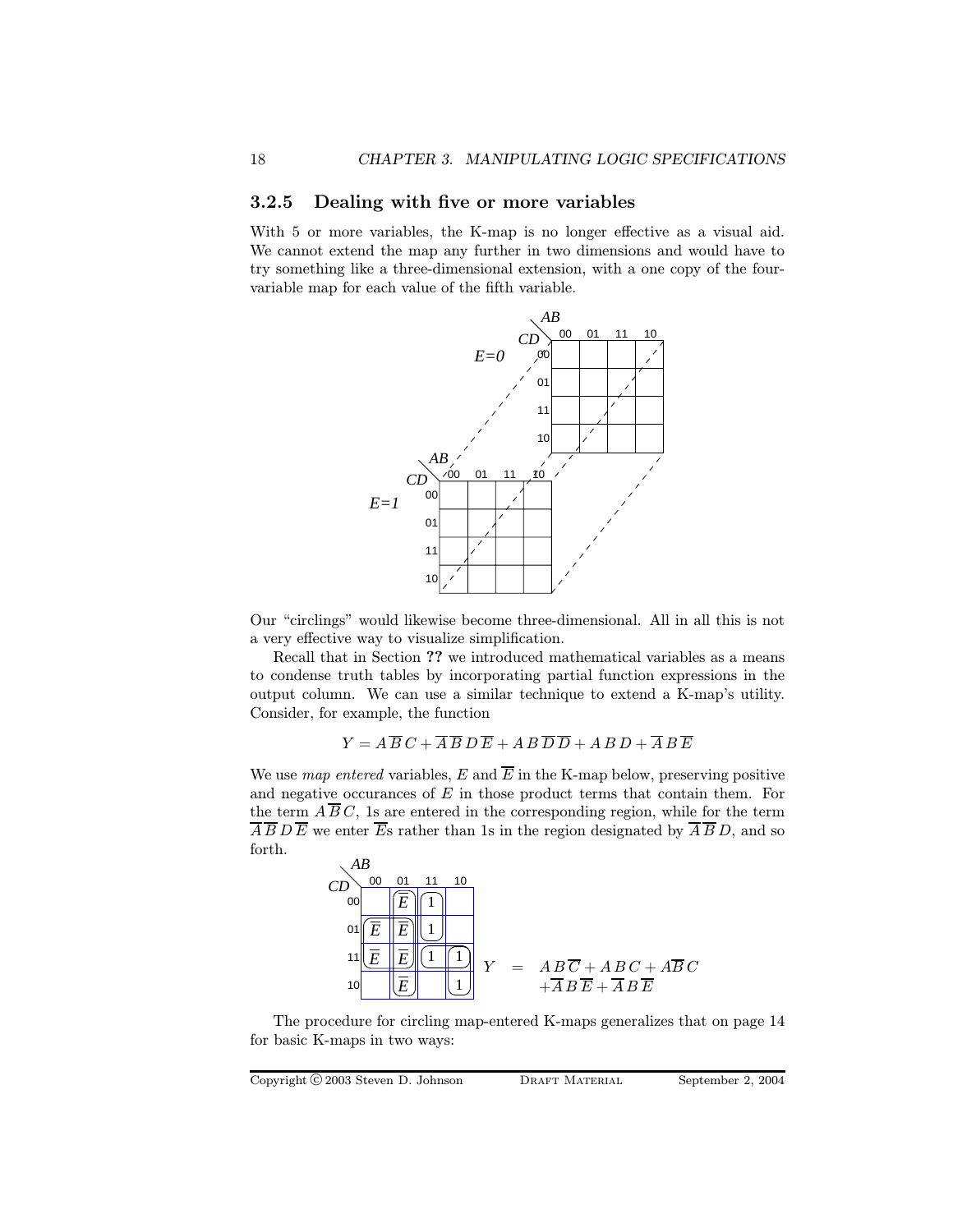#### 3.2. MINIMIZATION AND KARNAUGH MAPS 19

- (b') Enclose each 1 in the largest proper block containing only 1s and don't cares. In addition, enclose each mapped-variable instance  $V$  in the largest proper block containing only  $Vs$ , 1s and don't-cares. Note positive and negative instances are regarded as different for circling purposes.
- (d') Write down a product term for each circle. For circles enclosing a mapped variable instance  $V$ , include  $V$  as a literal in the term.

The fact that we can use 1s in circlings for mapped variables is a consequence of identity ?? in Fig. ??:

$$
1 = V + \overline{V}
$$

For insight into what is going on, let us consider the example

$$
Z = \begin{array}{c}\n\begin{array}{c}\nAB \\
C\n\end{array} & \begin{array}{c}\n00 & 01 & 11 & 10 \\
\hline\n1 & 1\n\end{array}\n\end{array}
$$
\n
$$
I = DB + B\overline{C} + AB + AC\overline{D}
$$

If we replace the 1s with  $D + \overline{D}$ , or "expand" the C-rows of the K-map (as we might expand rows of a truth table), we can see more clearly how the 1s contribute to the mapped-variable circlings.



Mapped variables are a useful extension of K-maps, but they should be used with caution because the no longer allow us to systematically and visually simplify an expression to its minimal SOP form. Used correctly, simplification will always produce a valid expression, but it may not be the simplest one, because, in effect, we are solving two or more simplification problems with the same map.

As a general rule, when simplifying with mapped variables, one should select the variable occuring in the fewest product terms of a canonical SOP expansion. This tactic assumes that we are starting with a canonical expansion in the first place, and even if we are, there may be two or more candidates to choose from. In any event, keep in mind that mapped variables are a means to extend the usefulness of K-maps at the possible price of sacrificing the ability to always find a minimal SOP form.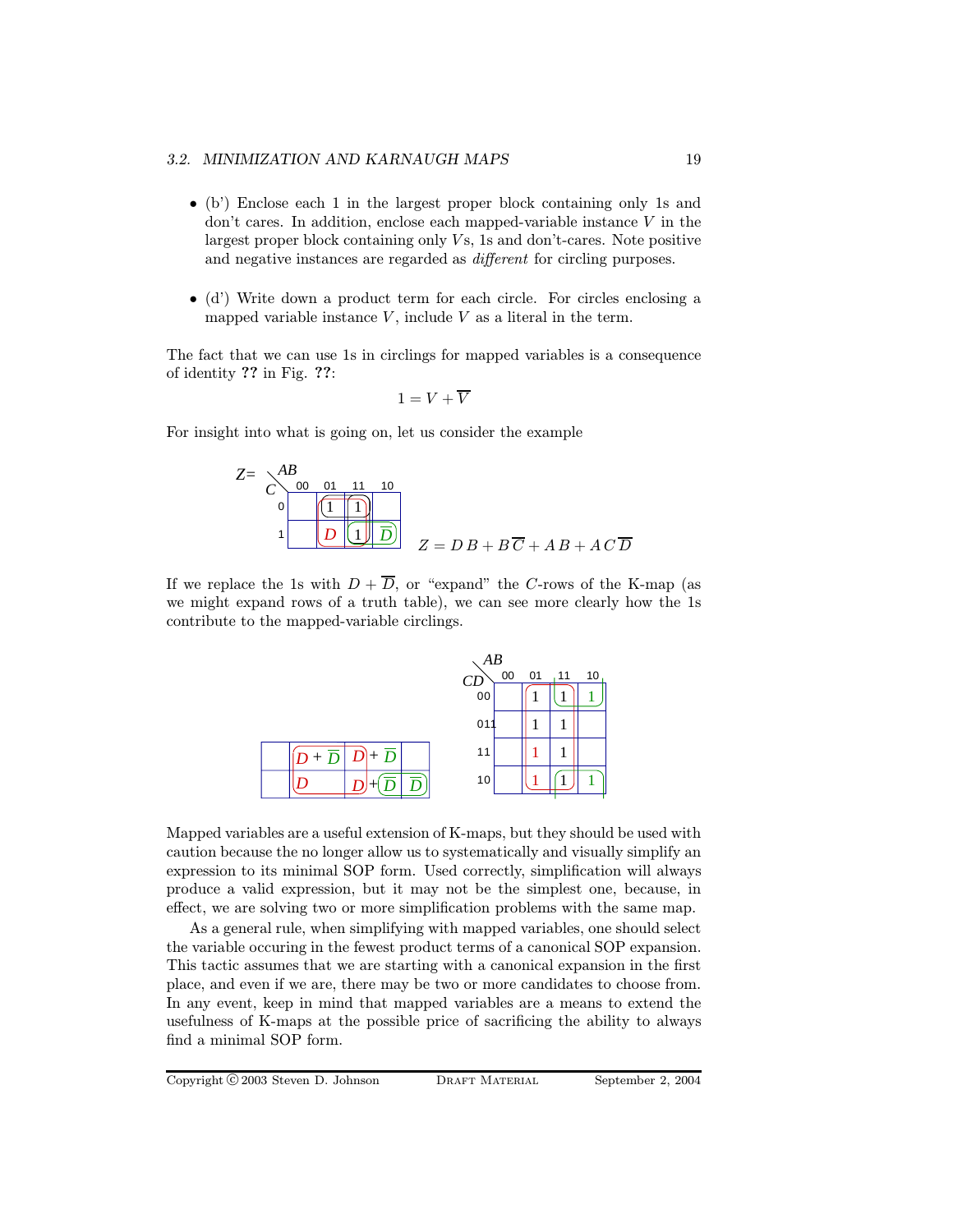#### 3.2.6 Generalization and Automation

We have introduced a visual, "back-of-the-envelope" method for minimizing SOP expressions based on Karnaugh maps. The examples show that it is a technique that is effective for small examples, but also entails enough subtlety that practice is needed before one can gain confidence in using it. The method is in the number of variables it can handle and therefore also in the size of the expressions one can maniuplate with it.

One can, in fact, overcome the graphical limitation to around four variables by using a tabular technique called Quine-McCluskey minimization. Like Karnaugh maps, the procedure is systematic and, if correctly applied, assured that a (one of possibly several) minimal SOP form is obtained. Based on the foundation of boolean identities as K-maps, the Quine-McCluskey method is also well suited for automation, as is the basis for most SOP optimization tools.

If you have need to simplify an expression larger than can be handled with a K-map, it is advisable to employ an automated minimization tool. Minimization is a routine but tedious task which grows rapidly as expression size grows. Essentially, each additional variable doubles the size of the problem, and considering human fallability, more than doubles the liklihood of that an error will occur when solving the problem manually.

At this point it is timely to mention that, just as we should learn how far to trust our own capabilities and always to cross-check our calculations, we should develop an appropriate level of mistrust in design automation tools and verify their results. Should the situation call for the use of minimization tool, it calls also for validation of its output. Though unlikely, it is possible for the tool to make a mistake. Much more often, we tend to trust not just the results produced by the tool, but the input we provided it as well. Automated tasks such as minimization simplify work but also magnify errors by making it more difficult to diagnose their source.

## 3.3 Multi-level optimization

Example 6. Recall from Example 5 that

$$
(A_1A_0 \le B_1B_0) = -A_1 - A_0 + A_1 - A_0B_1 + B_1B_0 + -A_1B_0 + -A_0B_0
$$

This is a minimal SOP form involving six binary and operations and four binary or s (As mentioned on Page 15 and explained in Chapters 2 and 3, we generally don't count individual nots). Although we cannot find a smaller SOP expression, we can reduce this expression further using the distributive laws (Eq. ??, Fig. ??) and other boolean identities:

$$
(A_1 A_0 \leq B_1 B_0) = \frac{\overline{A_1} \overline{A_0} + A_1 \overline{A_0} B_1 + B_1 B_0 + \overline{A_1} B_0 + \overline{A_0} B_0}{\overline{A_1} \overline{A_0} + A_1 \overline{A_0} B_1 + B_0 (B_1 + \overline{A_1} + \overline{A_0})}
$$
(Eq. ??)  
=  $\frac{\overline{A_0} (\overline{A_1} + A_1 B_1) + B_0 (B_1 + \overline{A_1} + \overline{A_0})}{\overline{A_0} (\overline{A_1} + B_1) + B_0 (B_1 + \overline{A_1} + \overline{A_0})}$  (Eq. ??)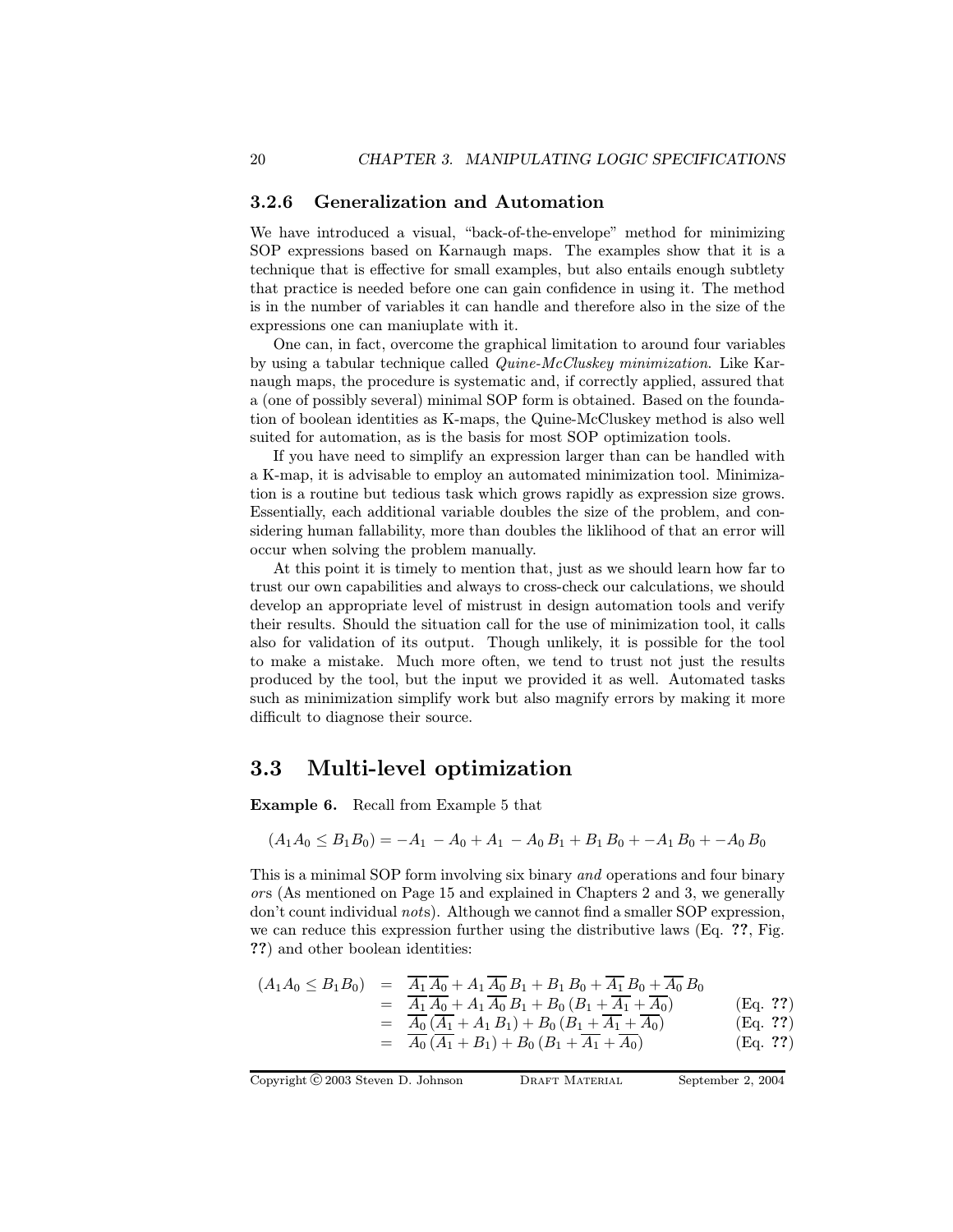The result of this algebraic derivation is an expression with two ands and four ors, and by that measure it is simpler than the SOP derived just above. It is not an SOP, however.

SOPs and POSs are sometimes called two-level logic expressions because they nest operations of different kinds just two levels deep. Here we are thinking of a uniform n-ary operation

$$
x_1 + x_2 + \cdots + x_n \text{ or } y_1 * y_2 * \cdots * y_n
$$

as a single "level."

More deeply nested expressions like the one just derived are called *multi-level* logic expressions. We sometimes want to derive equivalent boolean expressions that are minimal in the sense we have just seen: containing the fewest possible number of (say) binary logic operations. When the expressions are small, it may be sufficient to perform boolean algebra with the goal of minimization.

There are no visualization aids like K-maps for doing simplification purpose. The situation is similar<sup>4</sup> to that for ordinary algebra, manual derivations can go awry, and even become circular; and it is hard to tell when you are done. As usual, practice improves proficiency, but so to does the judicious use of design automation tools. Our vast experience with ordinary algebra helps, but may sometimes fail us, owing to duality.

Example 7. Here is an important function that we shall see again in Chapter 3, given as a truth table and again as a K-map.

| A                | R                        |                | - 7. |                                           |
|------------------|--------------------------|----------------|------|-------------------------------------------|
| U                | $\theta$                 | $\theta$       |      | Z: A B                                    |
| $\theta$         | $\overline{0}$           | $1 \mid 1$     |      | 00<br>10<br>01<br>11                      |
| $\theta$         | $\overline{1}$           | $0 \quad 1$    |      |                                           |
| $\boldsymbol{0}$ | $\overline{1}$           | $1 \quad 0$    |      | $\theta$<br>0                             |
| $\mathbf{1}$     | $\overline{\phantom{0}}$ | $0 \quad 1$    |      |                                           |
|                  | $\overline{0}$           | $\overline{1}$ |      |                                           |
|                  |                          | $\overline{0}$ |      |                                           |
|                  |                          |                |      | $Z = -A - BC + -AB - C + ABC + A - B - C$ |
|                  |                          |                |      |                                           |

Z's SOP form does not admit any simplification; there are no adjacent 1s in it's K-map, so no block's larger than  $1 \times 1$  can be circled. This is an extreme example a quality that can be seen in K-maps to indicate an expensive SOP implementations. It takes 11 boolean operations (excluding negation) to implement Z as an expression.

<sup>&</sup>lt;sup>4</sup>Unlike the case for algebra over the real numbers, a set of algebraic rewriting rules exists that can be used deterministically to reduce an expression to its simplest terms. I am referring here to boolean algebra as exercised by human beings.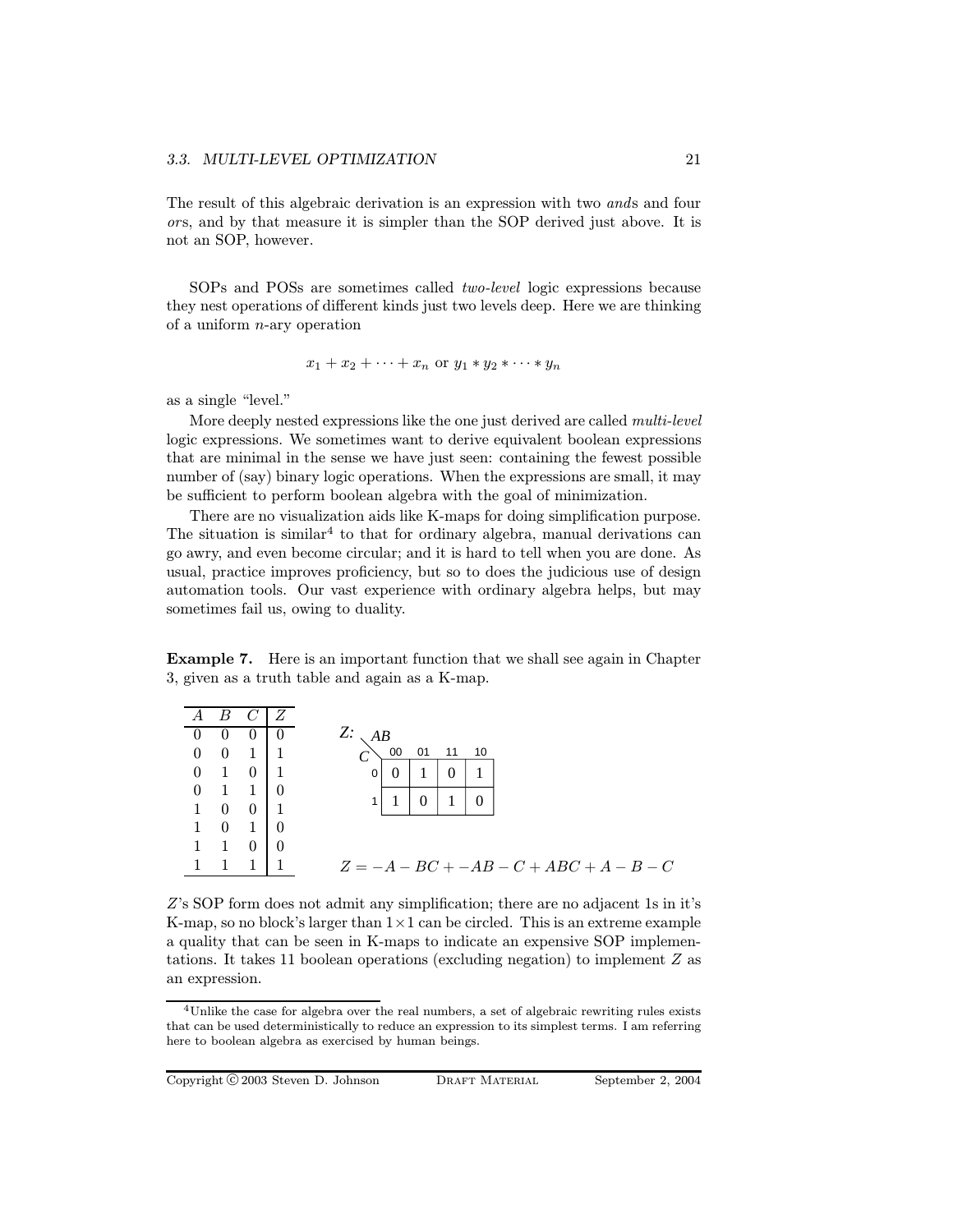The derivation below simplifies Z to a multi-level expression involving

$$
Z = \overline{A} \overline{B} C + \overline{A} B \overline{C} + A B C + A \overline{B} \overline{C}
$$
  
\n
$$
\overline{A} (\overline{B} C + B \overline{C}) + A (\overline{B} C + \overline{B} \overline{C})
$$
(distr.)  
\n
$$
\overline{A} (\overline{B} C + B \overline{C}) + A (\overline{B C + \overline{B} \overline{C}})
$$
(Eq. ??)  
\n
$$
\overline{A} (\overline{B} C + B \overline{C}) + A (\overline{B} \overline{C} \overline{B} \overline{C})
$$
(DeMorgan)  
\n
$$
\overline{A} (\overline{B} C + B \overline{C}) + A (\overline{B + \overline{C})(B + \overline{C}}))
$$
(DeMorgan)  
\n
$$
\overline{A} (\overline{B} C + B \overline{C}) + A (\overline{B + \overline{C})(B + C)})
$$
(dbl. negation)  
\n
$$
\overline{A} (\overline{B} C + B \overline{C}) + A (\overline{B + \overline{C}B + (\overline{B} + \overline{C})C})
$$
(distr.)  
\n
$$
\overline{A} (\overline{B} C + B \overline{C}) + A (\overline{B} B + \overline{C} B) + (\overline{B} C + \overline{C} C))
$$
(distr.)  
\n
$$
\overline{A} (\overline{B} C + B \overline{C}) + A (\overline{B} B + \overline{C} B) + (\overline{B} C + 0))
$$
(inverse)  
\n
$$
\overline{A} (\overline{B} C + B \overline{C}) + A (\overline{B} B + \overline{B} C)
$$
(identity)  
\n
$$
\overline{A} (\overline{B} C + B \overline{C}) + A (\overline{B} C + B \overline{C})
$$
(identity)

Why stop here? Is this the minimal expression as measured in terms of boolean operations? See Exercise ??. Another important property of the derived expression above is its use a repeated pattern, which we might define as follows:

$$
f(x,y) =_{\text{def}} \overline{x} y + x \overline{y}
$$

You may recognize this as the *exclusive-or* function, a binary function that is true when exactly one of its arguments is true. This is such a common and useful funtion that we shall give it an infix symbol, writing  $x \oplus y$  rather than  $f(x, y)$ . With this function defined, our derived expression above becomes

$$
Z = \cdots = A \oplus (B \oplus C)
$$

The lesson here is that a derivation may have goals other than, or in addition to, strict minimization of the number of operators in an expression. In fact, our limited practice of boolean algebra is just as likely to involve a balance of objectives in manipulating an expression.

As we have just seen, the introduction of auxiliary function definitions, like exclusive or in this example, can greatly increase the economy of expressions by introducing a special term to represent a parameterized boolean expression. This does not give us all the generatity we need, however. Local function definitions give us the means to write down hierarchical expressions, but not the means to describe identify common subexpression.

For instance, consider the expression

$$
W = (P + Q) R + S + (P + Q)
$$

How "big" is  $W$  as measured in the number of operations it uses? Reading the expression, the answer would be " $W$  uses four *ors* and one *and*. But the same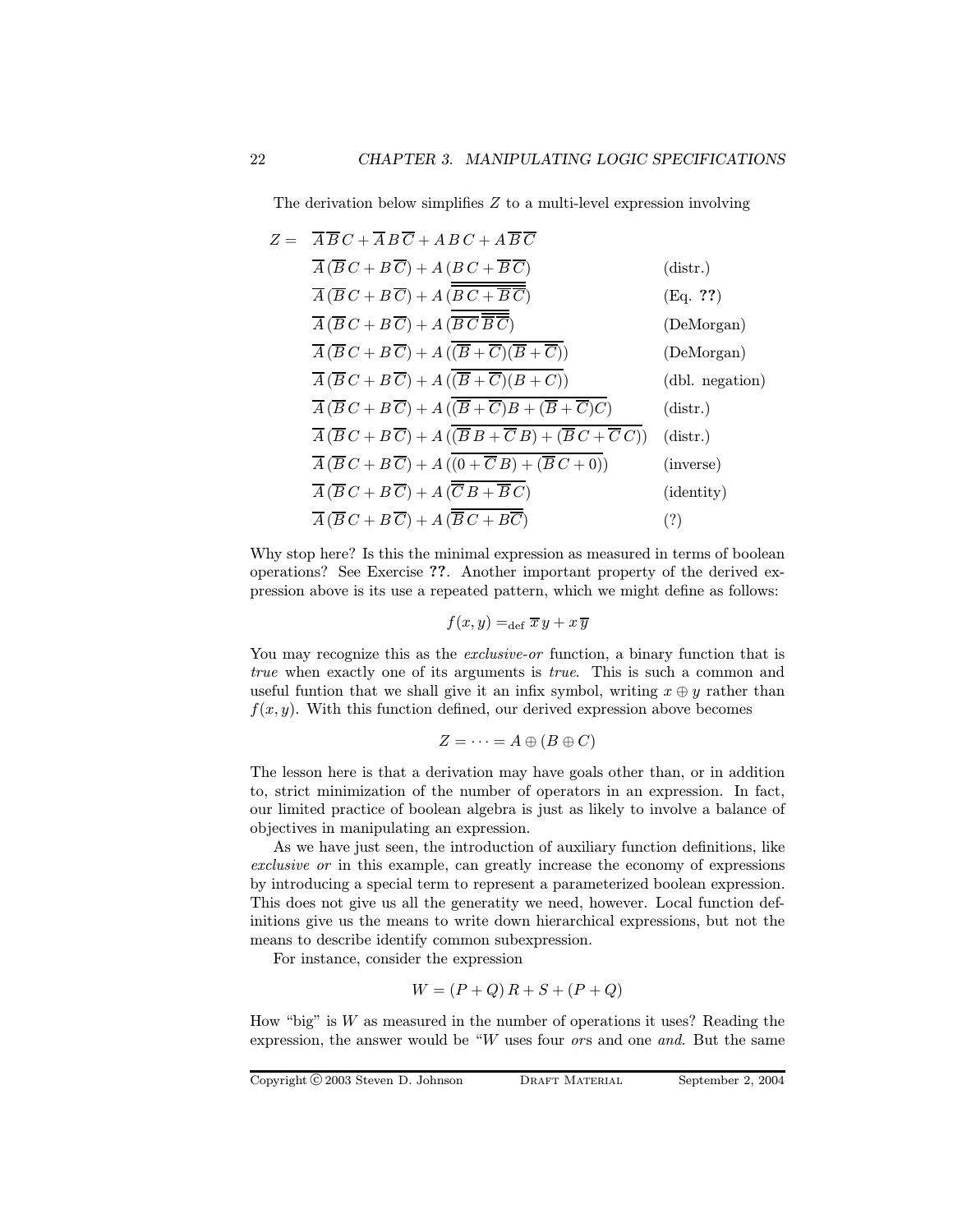#### 3.4. CONCLUSIONS AND DIRECTIONS 23

subexpression  $P+Q$  appears twice and were we to implement  $W$ —as a program expression for example—we would have the option of computing  $P+Q$  just once and using the result twice. Of course, hardware gives us the same option, and one way to express it is to give the term  $P + Q$  a name and then use that name twice:

$$
\begin{array}{rcl}\nN & = & P + Q \\
W & = & NR + N + S\n\end{array}
$$

This system, or set, of equations may be interpreted as describing a circuit containing two and and two or devices connected as the prescribed by the equations:



### 3.4 Conclusions and Directions

Logic is for reasoning about truth; algebra is for reasoning about equality. In the case of propositional logic and boolean algebra, these two notions merge into a tool set for dealing manipulating expressions in a two-valued system reflecting the binary digital devices we call gates.

#### Exercises 3.4

- 1. Figure defines five binary (two-input) logic functions.
	- (a) How many two-input logic functions are there?
	- (b) In this chapter you have learned that any logic function can be expressed in terms of ' $\wedge$ ', ' $\vee$ ' and ' $\neg$ '. Show that each of ' $\wedge$ ', ' $\vee$ ' and ' $\neg$ ' can be expressed in terms of the nand operation, defined to the right.

| $nand, \downarrow$ |                  |   |  |  |
|--------------------|------------------|---|--|--|
|                    | $\boldsymbol{B}$ | В |  |  |
| F                  | F                |   |  |  |
| F                  |                  | F |  |  |
|                    | F                | F |  |  |
|                    |                  | F |  |  |

- (c) Are there any other logic functions, distinct from nand, that can implement ' $\wedge$ ', ' $\vee$ ' and ' $\neg$ ', and therefore all other functions?
- **2.** On Page ?? a nand gate is described by an "equation,"  $Z = A$  nand B. Discuss what the  $\prime =$ ' sign might represent in this context? Is it mathematical equality? A defining expression? An assignment statement?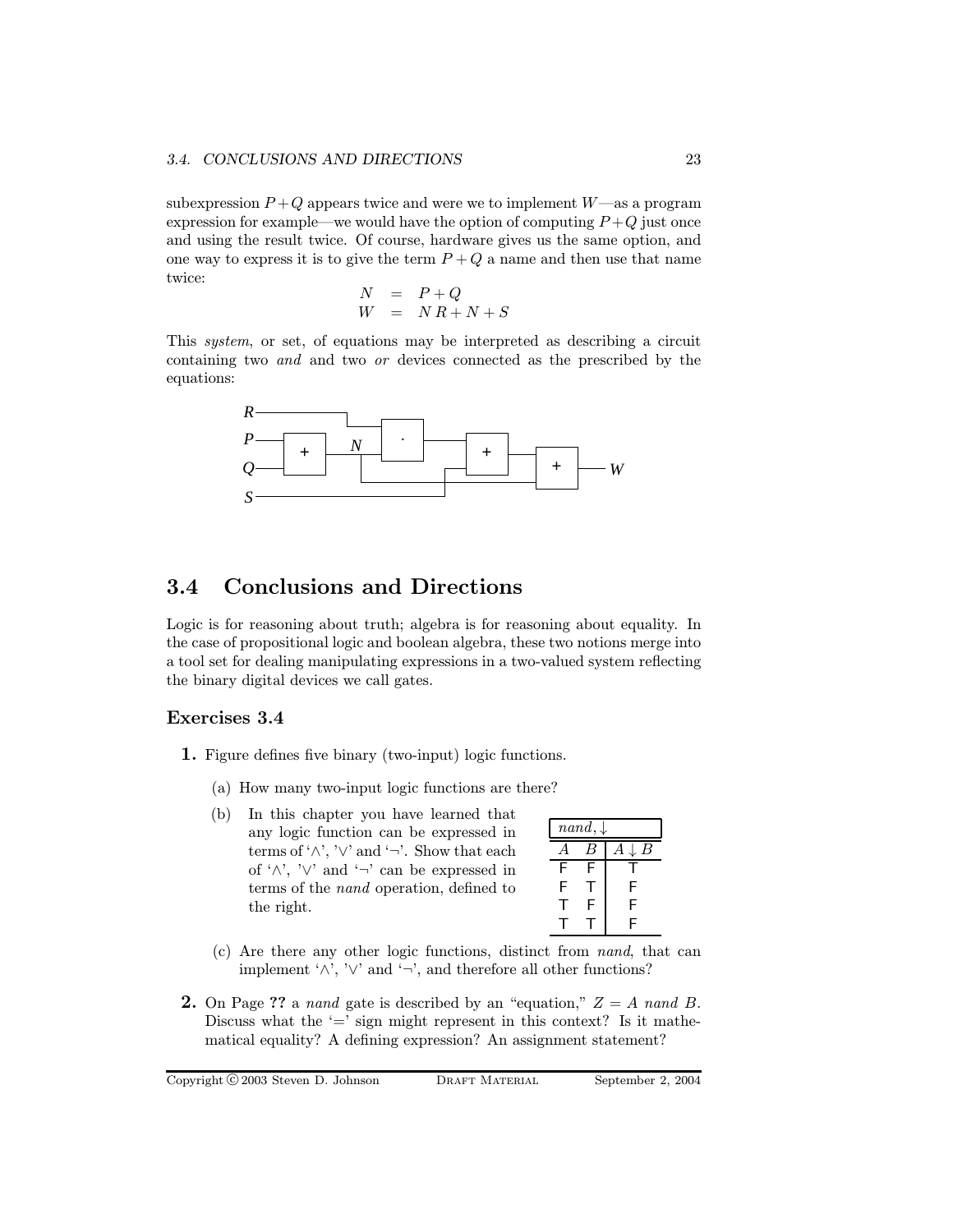**3.** Verify that the truth table for  $Y$  on page  $?$ ? specifies the function

$$
Y = S \land A \lor \neg S \land B
$$

- 4. By inserting full parentheses, show the order of evaluation of these function.
	- (a)  $B \cdot \overline{A \cdot C} + D + \overline{E}$

(b) 
$$
\overline{A+B} \cdot C + D
$$

- (c)  $\overline{A+B} \cdot (\overline{C}+D)$
- **5.** By inspecting their truth tables, deduce the value of each function,  $X, Y$ , Z and W. Do not formally derive any logic expression; simply write down the minimal formulation of each function.

|                |                |                  |                | $\overline{X}$ |              | Ζ        |
|----------------|----------------|------------------|----------------|----------------|--------------|----------|
| 0              | $\overline{0}$ | 0                | $\overline{0}$ | $\overline{1}$ | 0            | 1        |
| 0              | $\overline{0}$ | $\mathbf 1$      | $\overline{0}$ | $\overline{1}$ | 0            | $\theta$ |
| 0              | 1              | $\boldsymbol{0}$ | $\overline{0}$ | $\mathbf{1}$   | 0            | 1        |
| $\overline{0}$ | 1              | 1                | 0              | $\mathbf{1}$   | 0            | 0        |
| 1              | 0              | 0                | 0              | $\overline{1}$ | 1            | 1        |
| 1              | 0              | 1                | 0              | $\mathbf{1}$   | $\mathbf{1}$ | 0        |
| 1              |                | $\Omega$         | 0.             | $\mathbf{1}$   |              | 1        |
|                |                |                  | O              |                |              |          |

- 6. Write logic equations corresponding to the following:
	- (a)  $X(A, B, C) = m_0 + m_2 + m_5$
	- (b)  $\overline{Y}(P,Q) = \mathbf{M}_1 \cdot \mathbf{M}_3$
	- (c)  $U(V, W, X) = \mathbf{M}_2 \cdot \mathbf{M}_3 \cdot \mathbf{M}_5 \cdot \mathbf{M}_6$
	- (d)  $V(C, B, G) = \mathbf{m}_1 + \mathbf{m}_2 + \mathbf{m}_7$
- 7. Write canonical truth tables for each of the functions defined in Exercise 6
- 8. Consider the following truth table:

| $\overline{A}$ | Х              | YZ | G              |
|----------------|----------------|----|----------------|
| 0              | 0              | 0  | 0              |
| $\overline{0}$ | 0              | 1  | 0              |
| $\overline{0}$ | 1              | 0  | $\overline{0}$ |
| $\overline{0}$ | 1              | 1  | 1              |
| 1              | 0              | 0  | $\overline{0}$ |
| 1              | $\overline{0}$ | 1  | 1              |
| 1              | 1              | 0  | 1              |
| 1              | 1              | 1  | 0              |
|                |                |    |                |

Derive canonical equations for G or  $\overline{G}$  in the following forms: